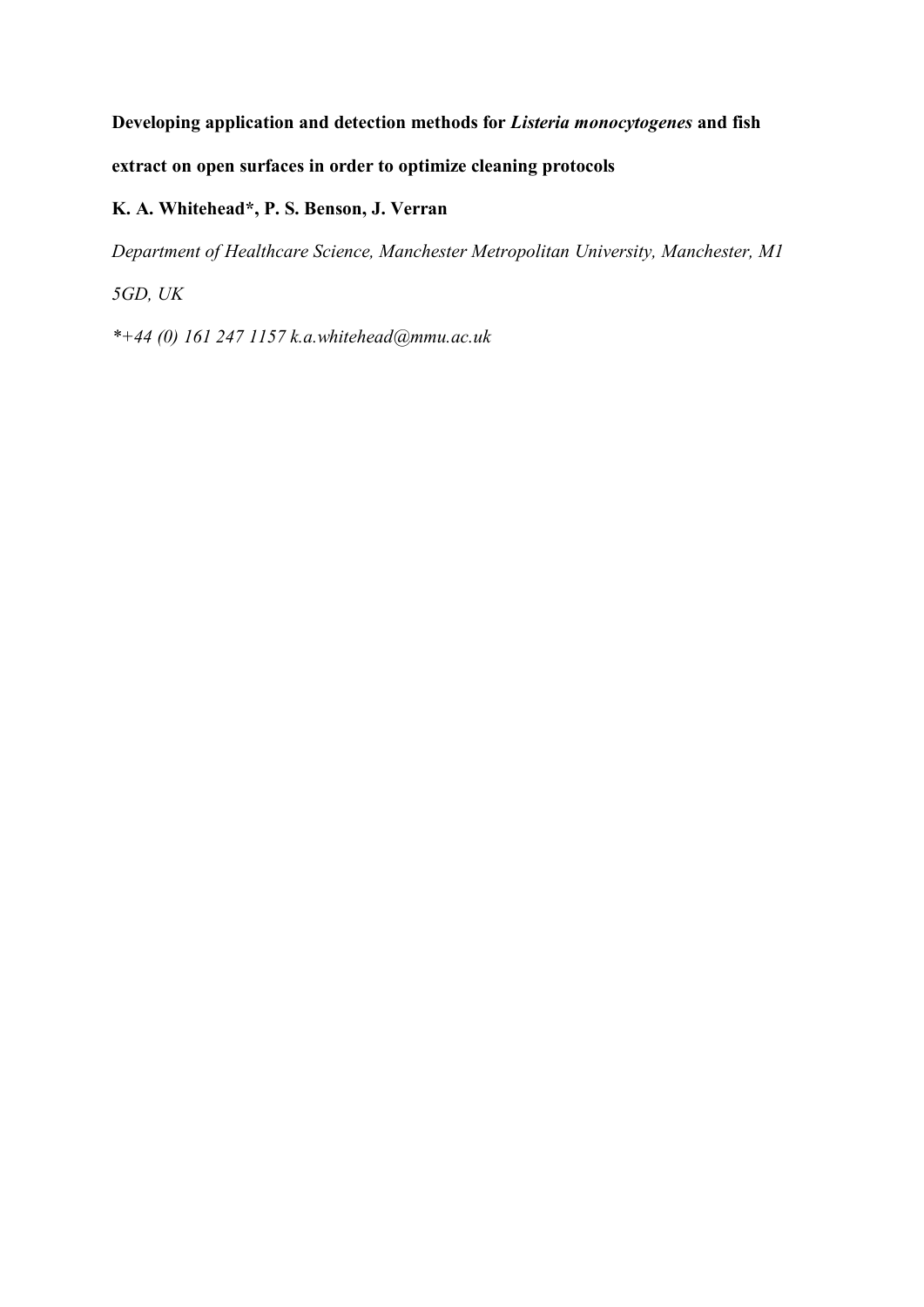## **Abstract**

*Surfaces in the food industry are often fouled with bacteria and organic materials. A range of fouling and testing methods using two* Listeria monocytogenes *strains (Scott A and N53-1) and organic material (0.4 g/ml fish extract) were designed to determine the efficacy of two different cleaning methods (spray and wipe) in 1% sodium hypochlorite. The optimum method for applying the cells and organic material to substrata occurred when the cells and organic material were mixed together, dried onto the surface and stained. As the number of cleaning and re-foulings increased, cells were removed from the surfaces but the organic material remained. The pattern of organic material retention was different on the surfaces with the different cleaning protocols, but neither method was better at removing the retained organic material. More cells were removed from the surfaces by the spray than the spray with wipe clean. There was no difference in cell number retention for either of the* Listeria monocytogenes *strains. These findings are valid for a 'dirty material' as classified in BS EN1276. To determine cleaning method efficacy, the application of cells and organic material to a surface is important, as is the detection methods used.*

Keywords: *Listeria monocytogenes*; fish extract; organic material; conditioning film; biofouling; cleaning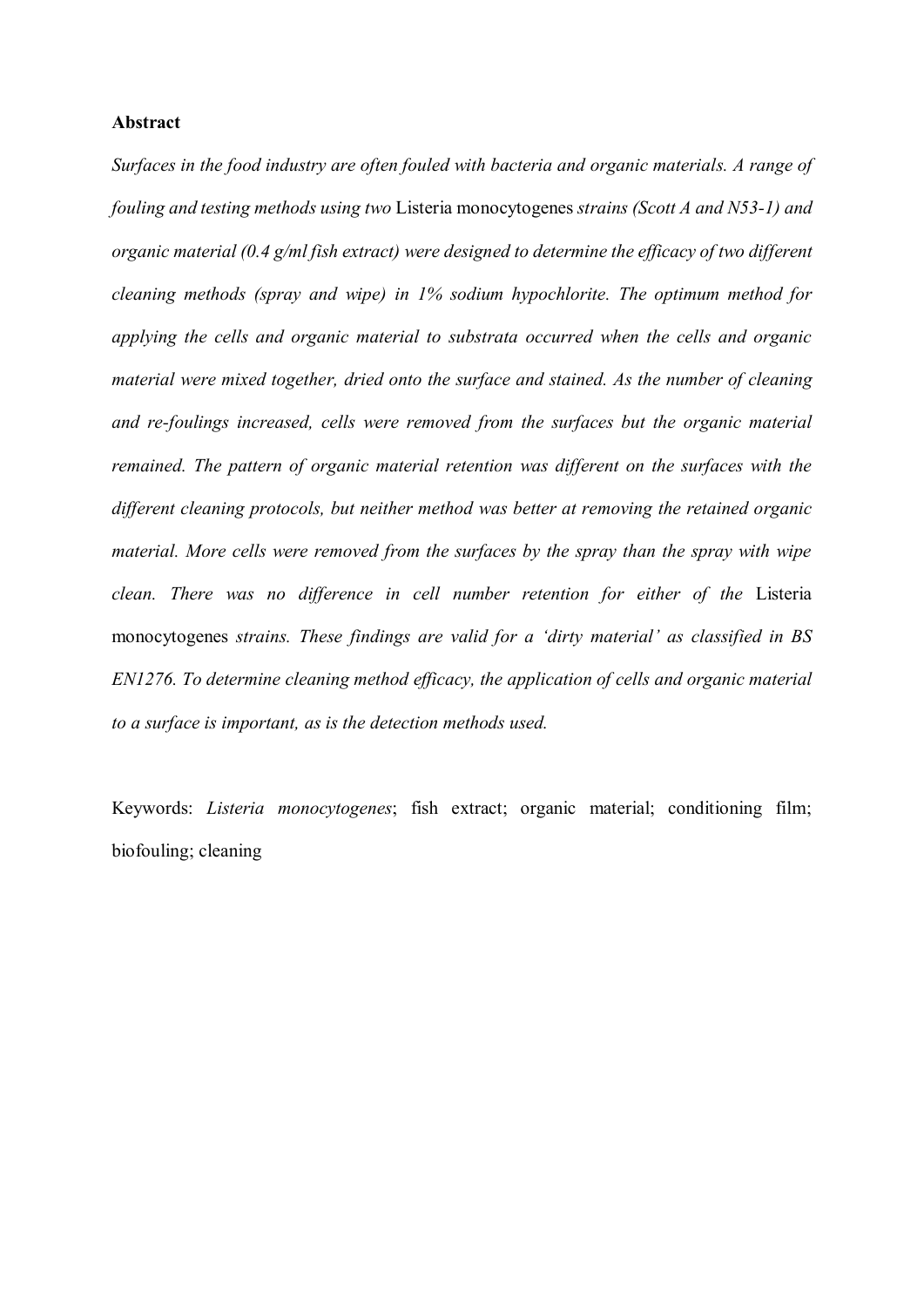#### **1.0 Introduction**

The human pathogenic bacterium *Listeria monocytogenes* is of major concern in the food processing industry and is known to readily attach to stainless steel surfaces (Gram et al., 2007). *Listeria* spp. are known to be extremely resistant and may persist in a given premises, for example the food industry for many years (Bagge-Ravn et al., 2003; da Silva and De Martinis, 2013). One of the key processing areas where *L. monocytogenes* is problematic is the fish processing industry. The mortality rate of listeriosis is considerably higher than for other food borne pathogens, and listeriosis causes 20-30% of the annual deaths attributable to these microorganisms (Mead et al., 1999; Gomez et al., 2012).

The presence of organic material is a known factor in fouling in the food processing environment (Whitehead et al., 2008). This initial fouling layer, known as the conditioning film, may affect the hygienic status of materials (Herrera et al., 2007). If further organic material, cells, minerals, cleaning deposits and other debris are deposited onto a surface, this may be known as organic fouling. In food processing, there is constant fouling of surfaces by the food components being processed and this fouling forms the layer onto which microorganisms subsequently adhere (Whitehead et al., 2009a). This organic material may also potentially provide nutrients for the residual microorganisms, enabling multiplication and an increase in contamination of the surface, providing that other conditions conductive to growth are available (Whitehead et al., 2009b). The transfer of cells and organic material to the surface, (biofouling), may cause a gradual build-up of material unless it is removed using a cleaning process. If the presence of viable microorganisms on a surface presents a biotransfer potential then it is important to also know if the presence of a conditioning film or organic fouling reduces or increases microbial attachment/retention to a surfaces, since this may enhance the potential for microbial contamination further downstream. Although it has been suggested that the presence of a conditioning film may increase the number of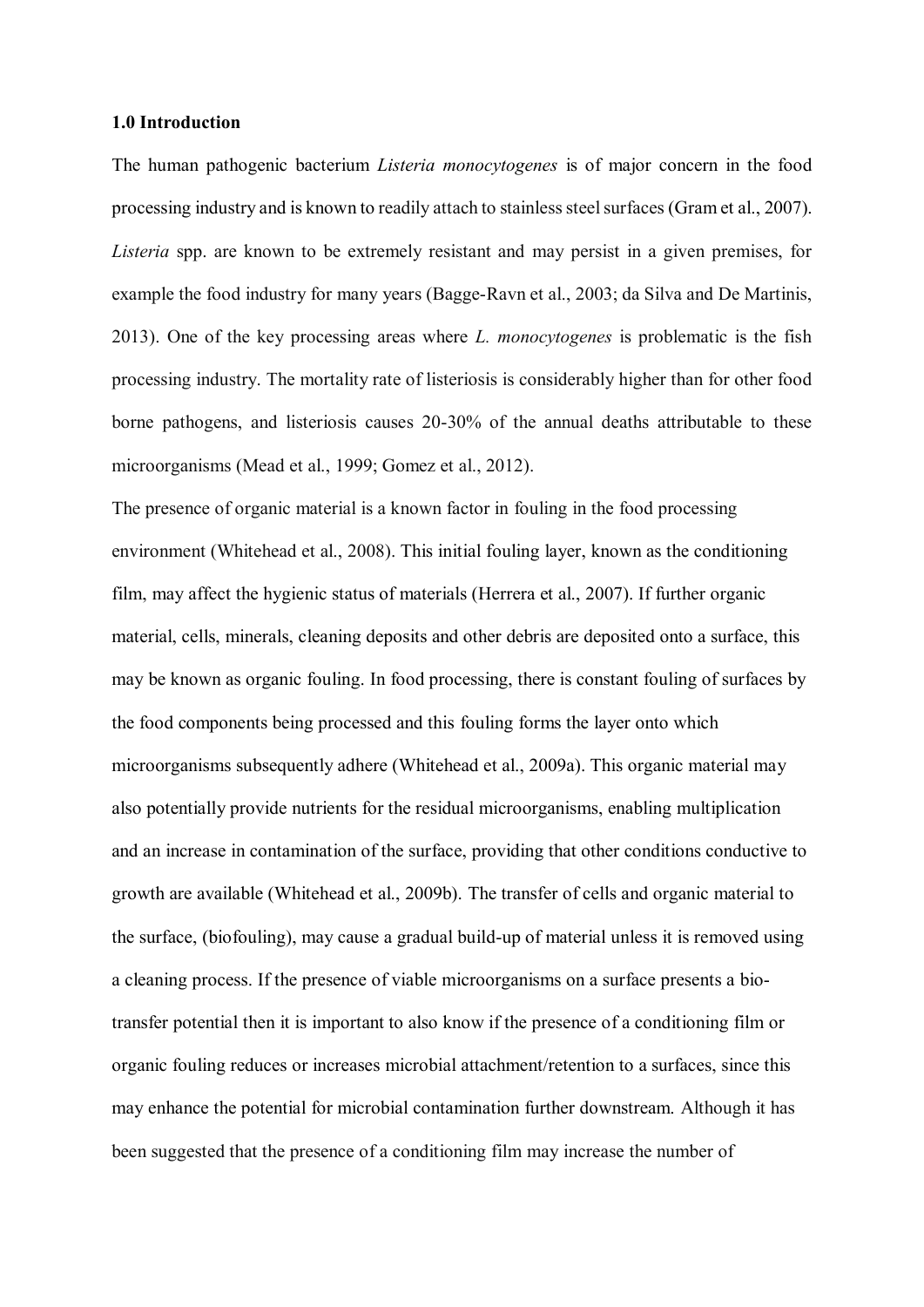microorganisms attached to a surface (Speers and Gilmour, 1985), it has also been shown that conditioning films such as aqueous cod extract significantly decreased bacterial attachment by a factor of 10–100 (Bernbom et al., 2006; Pillai et al., 2009). In order to maintain hygienic standards in the food industry, regular cleaning of equipment must be undertaken. However, it has been shown that the susceptibility of cells to biocides may be reduced by the presence of organic material on the surface (Aarnisalo et al., 2000; Bagge-Ravn et al., 2003 Gram et al., 2007). Retained organic material on a surface may also impede the recovery of cells and methods of detection (Whitehead et al., 2009a). One of the most common ways to evaluate cell viability on surfaces is to use a swabbing and serial dilution method. It has been shown that methods such as swabbing result in poor cell recoveries (Gomez et al., 2012). However, if only a few bacteria are left on the surface it may be impossible to detect them (Gram et al., 2007), thus a sufficiently high cell load needs to be initially added to the surface in laboratory conditions in order to be able to demonstrate cleaning protocol efficacy. If organic material is also present on the surface, and assays such as epifluorescence microscopy are to be used in cell evaluation, then too high a cell/organic material load will result in difficulty in enumeration of cell numbers and organic material retention. One way to overcome such difficulties is to use a range of methods and also to develop current methodologies. The food industry (and others) relies on cleaning and disinfection to remove organic material and kill bacteria and it is well-known that the type of organic material present affects the effectiveness of cleaning and sanitizing (Whitehead et al., 2009a). Chlorine is known to work primarily against proteins (Schwach and Zottola, 1984) and also depolymerizes exopolymeric substances (Kumar and Arand, 1998). Sodium hypochlorite is a chlorine compound used as a disinfectant and its bactericidal effect is based on the penetration of the chemical and its strong oxidative action on essential enzymes in the cell (Lomander et al., 2004).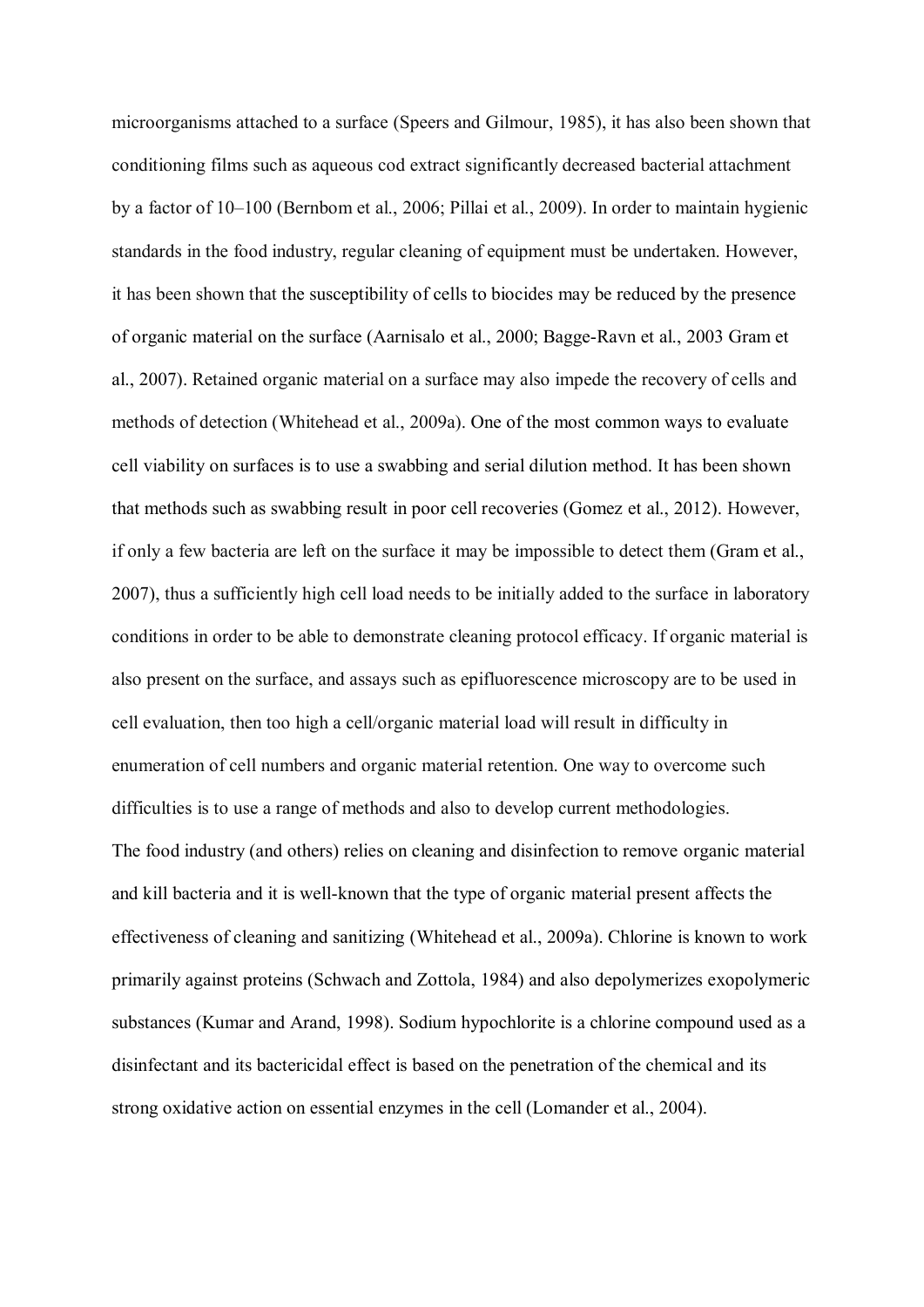The aim of this work was to determine the effect of cells and fish extract on the method of application of cells (*L. monocytogenes*) onto a stainless steel surface so that both cells and organic material could be easily visualised and quantified. This was to enable a comparison of the efficacy of different types of cleaning assays using sodium hypochlorite (spray clean or a spray with wipe clean).

## **2.0 Materials and methods**

## *2.1.1 Stainless steel preparation and cleaning*

In order to examine the condition of the surfaces to be used in the cleaning assays, unused and surfaces that were continually reused with cleaning, were examined to determine if there was a change in the surface topography or wettability. Five by four centimeter pieces of 304 2B finish stainless steel (Outokumpu, UK) were used. In order to ensure a robust clean, the cleaning method consisted of autoclaving the stainless steel for 15 min at 121 ˚C, and then soaking for 30 – 60 min in an alkaline, phosphate free glass cleaner (Dri-decon, East Sussex, UK). The steel was then autoclaved for 15 min at 121 °C in the cleaner, cooled and rinsed in water. The steel was then soaked for  $30 - 60$  min in  $> 99\%$  concentration acetone, rinsed again in water and autoclaved again. Samples were air dried before each use for a minimum of two hours and were stored in a sterile beaker covered with aluminum foil between uses.

## *2.1.2 Atomic Force Microscopy (AFM) of autoclave cleaned stainless steel*

*R* values were obtained using an AFM (Quesant Instruments CA, US) operated in contact mode using silicon nitride tips with a force constant of 0.12 N/m.

## *2.1.3 Surface wettability of autoclave cleaned stainless steel*

The wettability of the surfaces was measured using a Kruss goniometer (Kruss, France) using 5 µl diameter droplets of HiPerSolv HPLC grade H2O (BDH, UK). Contact angle measurements of the substrata were taken using immediately following application of the water droplet.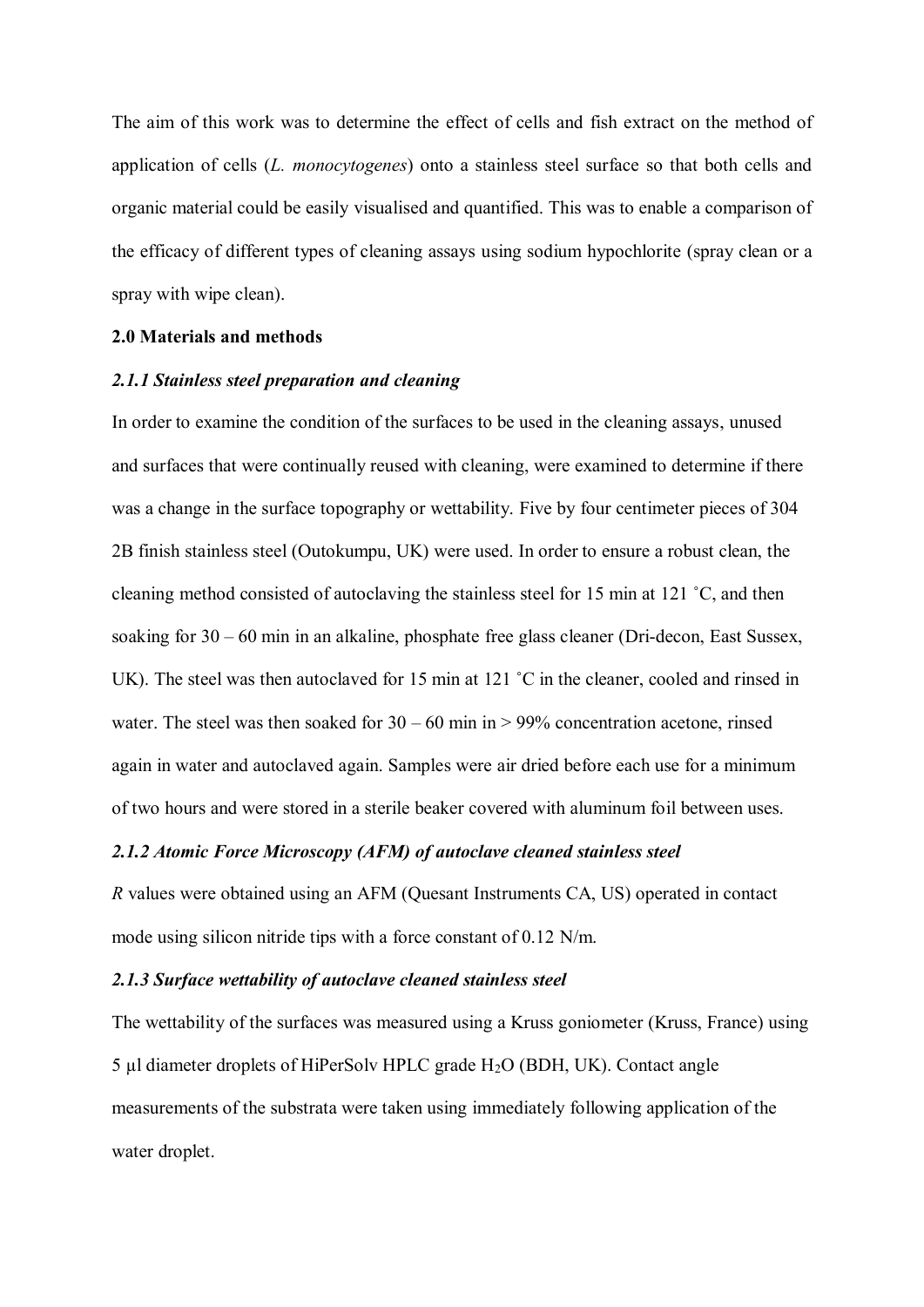## *2.2 Microbiology*

## *2.2.1 Preparation of microorganisms for use in assays*

Stock cultures of *L. monocytogenes* ScottA and N53-1 were inoculated on tryptone soya agar (Oxoid, UK). *L. monocytogenes* ScottA was chosen as a reference strain and *L. monocytogenes* N53-1 since it had previously been shown to persist in the fish processing environment (Vogel et al., 2001; Wulff et al., 2006). Cells were grown for 24 h at 30  $^{\circ}$ C. A single colony of the microorganism was inoculated into 100 ml tryptone soya broth (Oxoid, UK), and incubated for 18 h with shaking at 30 °C. An optical density (OD) of 1.0 (540 nm), equating to  $10^8$  colony forming units per ml (cfu/ml) were used to inoculate substrata.

## *2.2.2. Fish extract*

Fresh fish fillets (cod) (CO-OP, UK) were cut into cubes and 500 ml of tap water was added per kg fish. The fish was boiled from cold  $(4 °C)$  for 5 min. The juice was pressed from the fish flesh and the resulting solution was drained off, boiled for 5 min without stirring, then left for 5 min until flocs were seen in the liquid. The liquid was then filtered through doubled wood pulp (size 4) coffee filters (CO-OP, UK), then 0.1 M phosphate buffer was added (7.62 g  $KH_2(PO)_4$  (BDH, UK) and 7.66 g  $K_2H(PO)_4/L$  (BDH, UK)). The pH was adjusted to 6.6. The optical density (OD) (600 nm) of the fish extract was measured and adjusted to 0.21. The extract was sterilized by autoclaving at 100 °C for 30 min and cooled to 0 °C – 5 °C, which resulted in clearing of the liquid. The liquid was aliquoted and stored at -20°C until use, whereby it was defrosted and stored at 4 °C, and was discarded if not used within 2 days (Whitehead et al., 2008).

## *2.2.3 Concentration of fish extract needed for detection by epifluorescence microscopy.*

One hundred microlitres of fish extract was pipetted onto the stainless steel surface. Samples were air dried in a class 2 flow hood. Samples were stained with 0.03 % w/v acridine orange (Sigma, UK) in 2 % v/v glacial acetic acid (BDH, UK) for 2 min, (whilst being left in the dark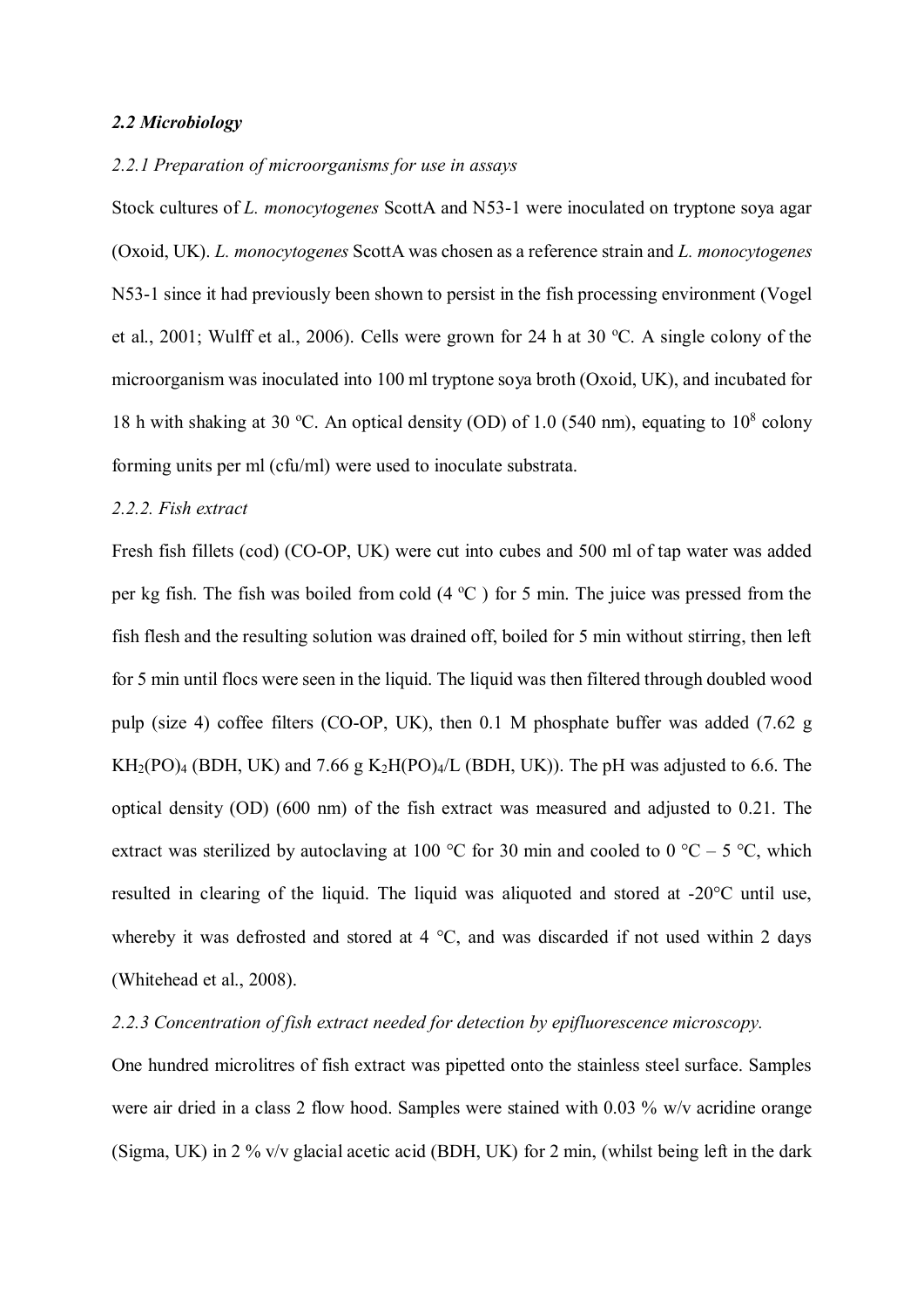to avoid bleaching of the fluorescent dye), rinsed once, gently with 5 cm<sup>3</sup> distilled  $H_2O$ , with the distilled water bottle at a 45 $^{\circ}$  angle, with a 3 mm diameter nozzle opening. Samples were air dried for one hour in a class 2 hood and stored at 4  $\rm{^{\circ}C}$  in the dark until visualised. A concentration of 0.03 % acridine orange was used since previous work in our laboratories had found that it was the optimum concentration for staining cells on stainless steel surfaces (Whitehead et al., 2007).

# *2.2.4 Determination of optimum cell and organic material concentrations to allow differentiation using epifluorescence microscopy.*

Different strains of *L. monocytogenes* (Scott A and N53-1) were stained with 0.03 % w/v acridine orange demonstrating the presence of both potential viable (green) and non viable (red) cells in the presence of fish extract. One hundred microlitres organic material (0.04g/ml fish extract or 0.4g/ml fish extract), 100  $\mu$ l cells and 40  $\mu$ l 0.03 % w/v acridine orange stain were mixed together in an eppendorf tube. One hundred microlitres of the mixture was pipetted onto the substratum and air dried in a class 2 flow hood.

## *2.2.5 Optimization of application method*

For assay 1, 100  $\mu$ l of 0.4g/ml fish extract, 100  $\mu$ l cells and 40  $\mu$ l 0.03 % w/v acridine orange stain were mixed together in an Eppendorf tube. One hundred microlitres was pipetted onto the substratum and air dried for 30 min in a class 2 flow hood. For assay 2, the fish extract was applied to the surface and dried for 30 min, then the cells were added and air dried for 30 min, then the sample was stained. Assay 3 was as assay 2 except the cells were applied to the surface first and assay 4 was as assay 1 except the stain was added after the mixture of fish extract and cells had been dried for 30 min on the surface.

## *2.2.6 Cleaning methods*

Substrata were inoculated with cells and fish extract as described in assay 4 and were used in subsequent cleaning assays.To inoculate the surfaces, 400 µl of *L. monocytogenes Scott A* or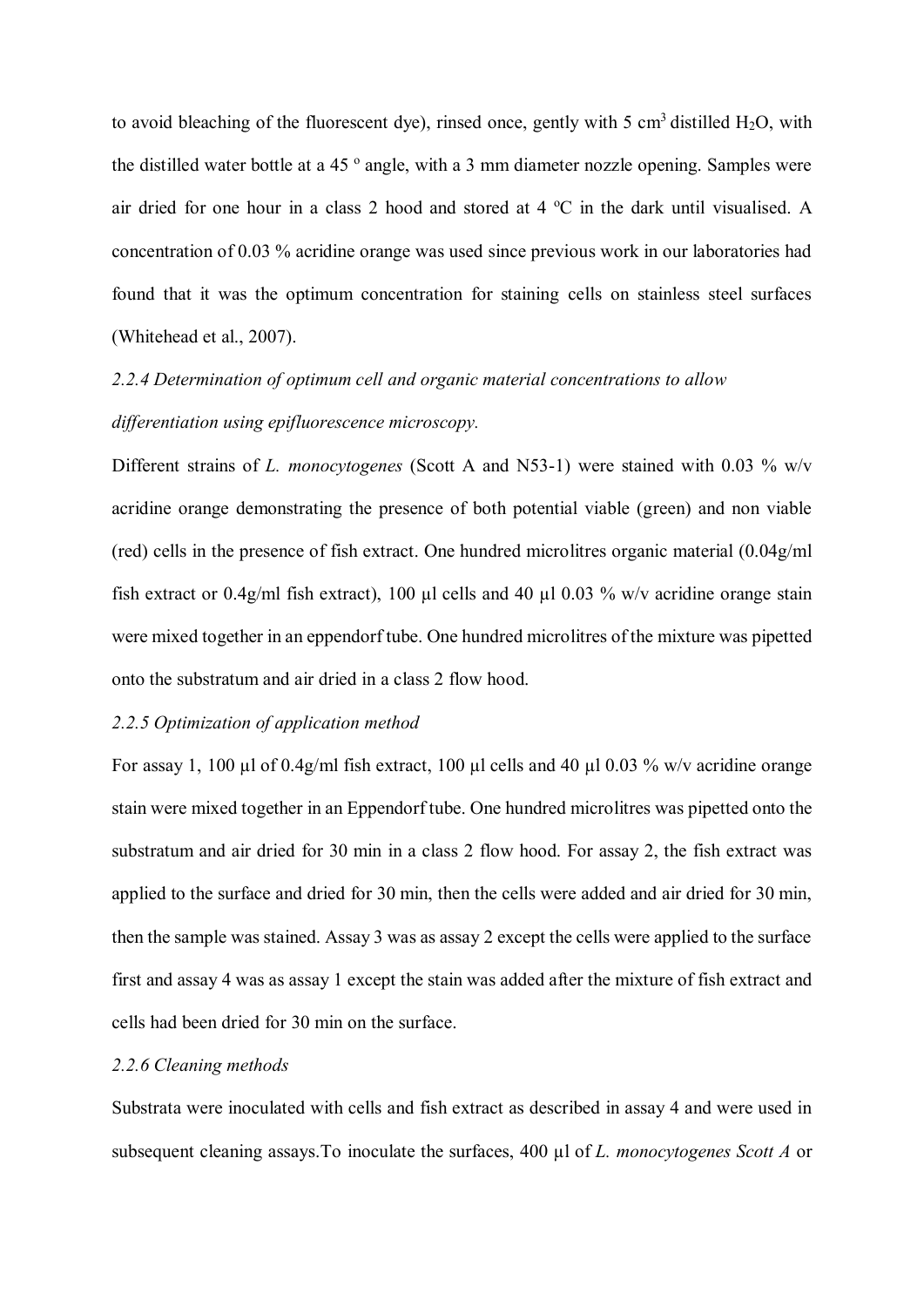*L. monocytogenes* N53-1 were mixed with 400 µl 0.4g/ml fish extract. From this stock solution, 40 µl of cells mixed with fish extract was applied to the stainless steel surface. The mixture was spread across 4 cm x 4 cm of the test piece using a glass spreader and air dried in a class 2 microbiological hood for 30 min. Inoculated coupons were then attached onto a stainless steel tray using blue tac (Bostik, UK) perpendicular to the surface. For the spray clean, the stainless steel tray with the attached fouled substrata was placed at the back of a Class 2 microbiology hood. The spray nozzle was set 20 cm away, perpendicularly to the test pieces. Before spraying began, pressure was attained. The test piece was sprayed with 1 % sodium hypochlorite (BDH, UK) for 5 sec at 9000 kPa. Immediately after spraying the test piece was either soaked for 2 min in Leethen broth (Lab M, UK), prior to microbial enumeration or was laid horizontally to air dry for 30 min prior to their next clean. The substrata were then either stained using acridine orange or were re-fouled and re-cleaned up to 15 times. The test pieces were stored at 4 °C in the dark until visualisation using epifluorescent microscopy. For the spray with wipe cleaning, following spraying, a sterile swab was dipped in 9.9 ml Leethen broth and used to swab the test piece to simulate a wipe clean. The swab was rotated as it was used across the surface and was used 10 x left to right, 10 x top to bottom. The swab was returned to the Leethen broth and vortexed for 20 s. Serial dilutions were made and plated out onto Leethen agar (Lab M, UK). Leethen broth and agar was used in these assays in order to neutralize the sodium hypochlorite so as to maximize recovery and assessment of the CFU/ml. Plates were incubated at 30 °C for 48 hours ( $n = 12$ ). Replicate surfaces were dried and were stained using acridine orange. All acridine orange solutions were stored at  $4^{\circ}$ C in the dark until use.

*2.2.7 Visualisation of fouled and cleaned surfaces using epifluorescence microscopy*

Substrata plus adherent organic material and/or microorganisms were visualised using epifluorescence microscopy (Nikon Eclipse E600, UK). The microscope was mounted with a Hitachi HV-D37P colour camera (Nikon, UK). This system used a Lucia Image Analysis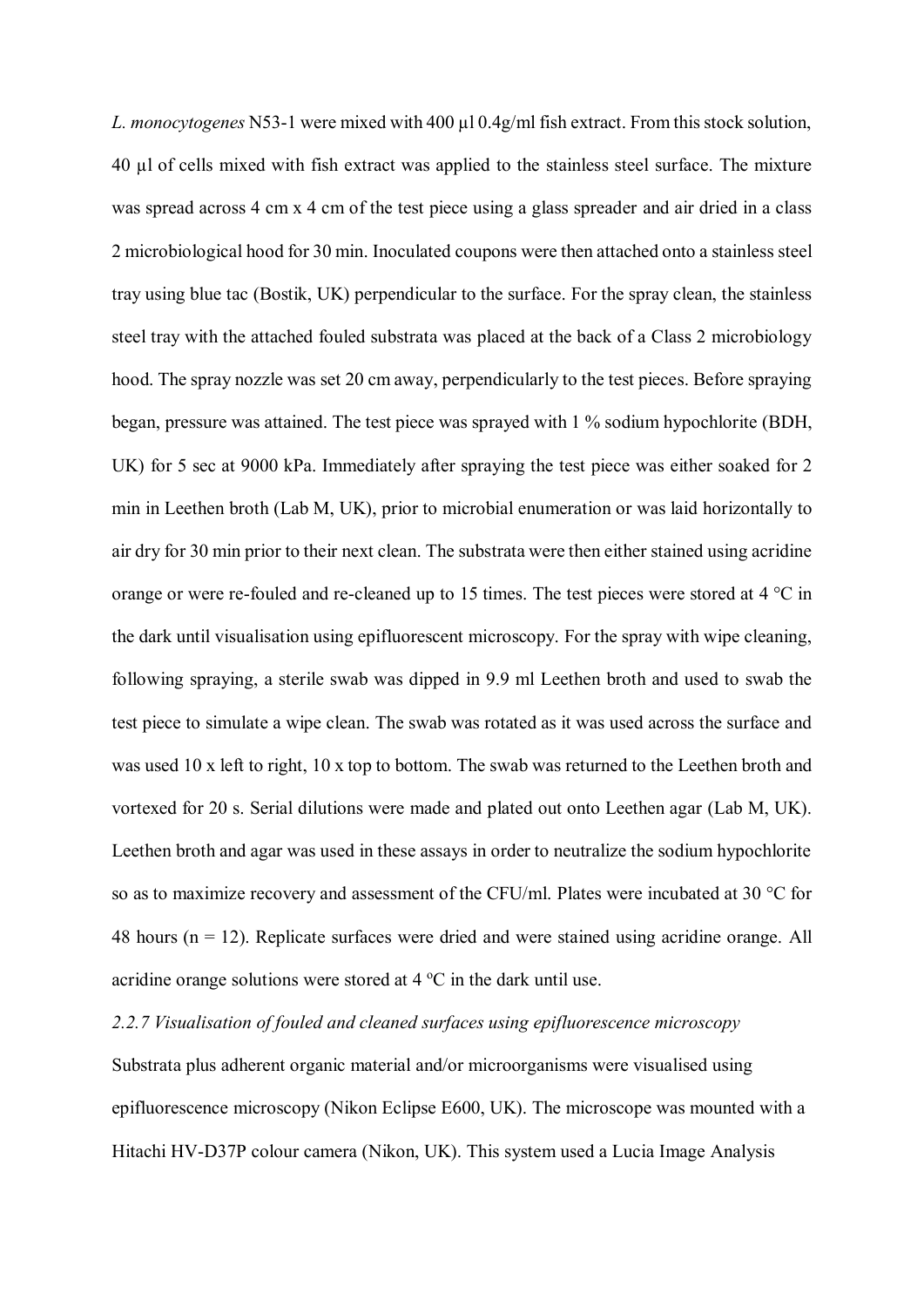package (Nikon, UK). The percentage coverage area of the stained components was measured to determine the retained organic material and cells. Throughout this work cells were enumerated as a total percentage coverage and not according to viability. To obtain data for cells and organic material separately, an area was selected and an image captured. The threshold for the cells or conditioning film was set and the percentage coverage individually recorded. The UV wavelength band used was 510–560 nm (Whitehead et al., 2008:2009b).

## *2.3 Statistics*

Replicate samples were tested in triplicate, and the experiments were repeated and the mean values plotted. Error bars on the graphs represent the standard error. Statistical differences were determined using Excel in order to calculate ANOVA and t-tests values. The statistical confidence interval was considered significant when  $p \leq 0.05$ .

## **3.0 Results**

## *3.1 The condition of the surfaces following 10x, 20x and 30x autoclave cleaning assays*

When surfaces had been autoclave cleaned 10 or 30 times, it was demonstrated that the surfaces became more wettable with use (clean surface, 91.18º; 30 x clean, 19.07º) (Fig. 1). AFM examination of the surfaces did not reveal any obvious changes with repeated fouling and cleaning, although the 10 x cleaned surface had an elevated *R<sup>a</sup>* value (Arithmetic average height from a mean centre line (Anon 2010) (237.65 nm) when compared to the used (157.98 nm) and 30 cleaned surfaces (104.75 nm) (Fig. 1), and there was a significant difference ( $p <$ 0.05) between the 10x cleaned surfaces when compared to the unused and 30x cleaned surface. The  $R_p$  values (the measure of the height of the highest point of the profile from the mean line) (Anon, 2010) demonstrated similar trends to the *R<sup>a</sup>* values, however in this case there was a significant difference between the 30x cleaned surfaces and the unused and 10x cleaned surfaces. The *R<sup>t</sup>* (total height of the profile of the evaluation length) (Anon 2010) and  $R<sub>v</sub>$  values (the largest profile valley depth) (Anon, 2010) revealed a decrease in values with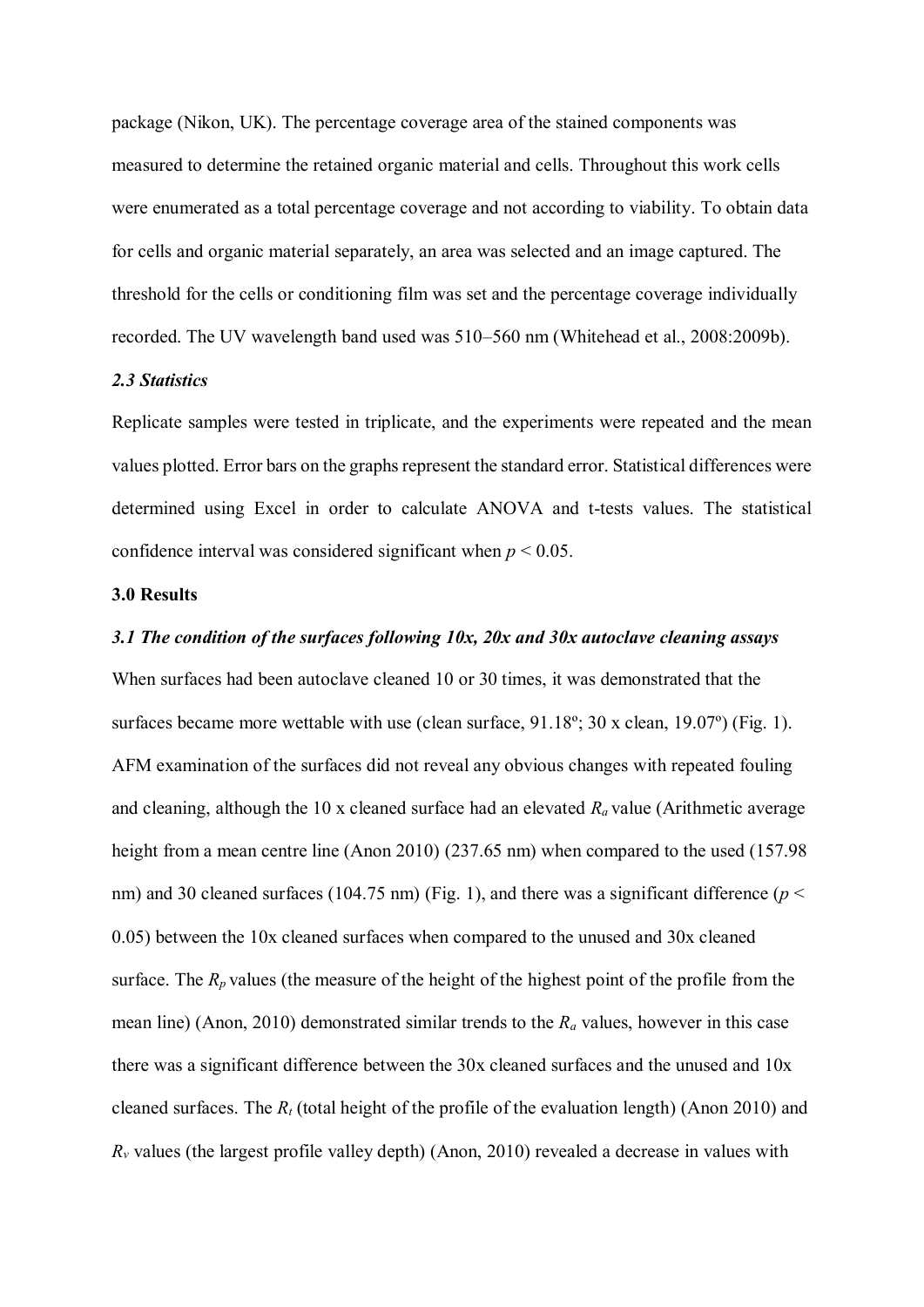increased cleans, whilst the  $R_z$  (the sum of  $R_p$  and  $R_v$  within a sampling length) (Anon, 2010) values of the three different surfaces demonstrated no differences. There was no significant difference in the  $R_p$ ,  $R_v$  or  $R_z$  values for the three surfaces. Acridine orange staining of the surfaces and efluorescence microscopy revealed a gradual build-up of residual material (Fig. 2). The organic material was most prominent on the 10x cleaned surface which was reflected in the *R<sup>a</sup>* values.

#### *3.2 Determination of optimum cell and organic material concentrations*

In order to carry out cleaning efficacy assays, it was necessary to find an optimum method of cell and organic material application that would allow a large enough number of cells on the surface, so the efficacy of cleaners could be tested, but with low enough numbers of cells and organic matter to enable cell and organic material visualisation, differentiation and quantification. It was demonstrated that a cell loading of  $10<sup>7</sup>$  cfu/ml, and staining with 0.03 % w/v acridine orange gave a good visualisation of cells (Fig. 3).

A range of concentrations of fish extract was added to the stainless steel surface. The fish extract is a chemically and physically heterogeneous mixture obtained from boiling cod and extracting the juices, thus it was unknown how the organic material would be distributed on the surfaces. The results demonstrated that the optimum concentrations of fish extract to use in order to visualise and quantify the organic material would be either 0.4 g/ml and 0.04 g/ml fish extract. When 10<sup>7</sup>cells were mixed with either 0.4 g/ml (Fig. 4a) or 0.04 g/ml (Fig. 4b) fish extract, the 0.4g/ml fish extract gave the optimum visualisation of both cells and organic material.

## **3.3** *Optimization of application method*

Work was carried out to determine the best method of application of cells and organic material to the surface with an effective staining method in order to ensure optimization of the visualisation of cells and organic material (Fig. 5). Four different methods of cell and organic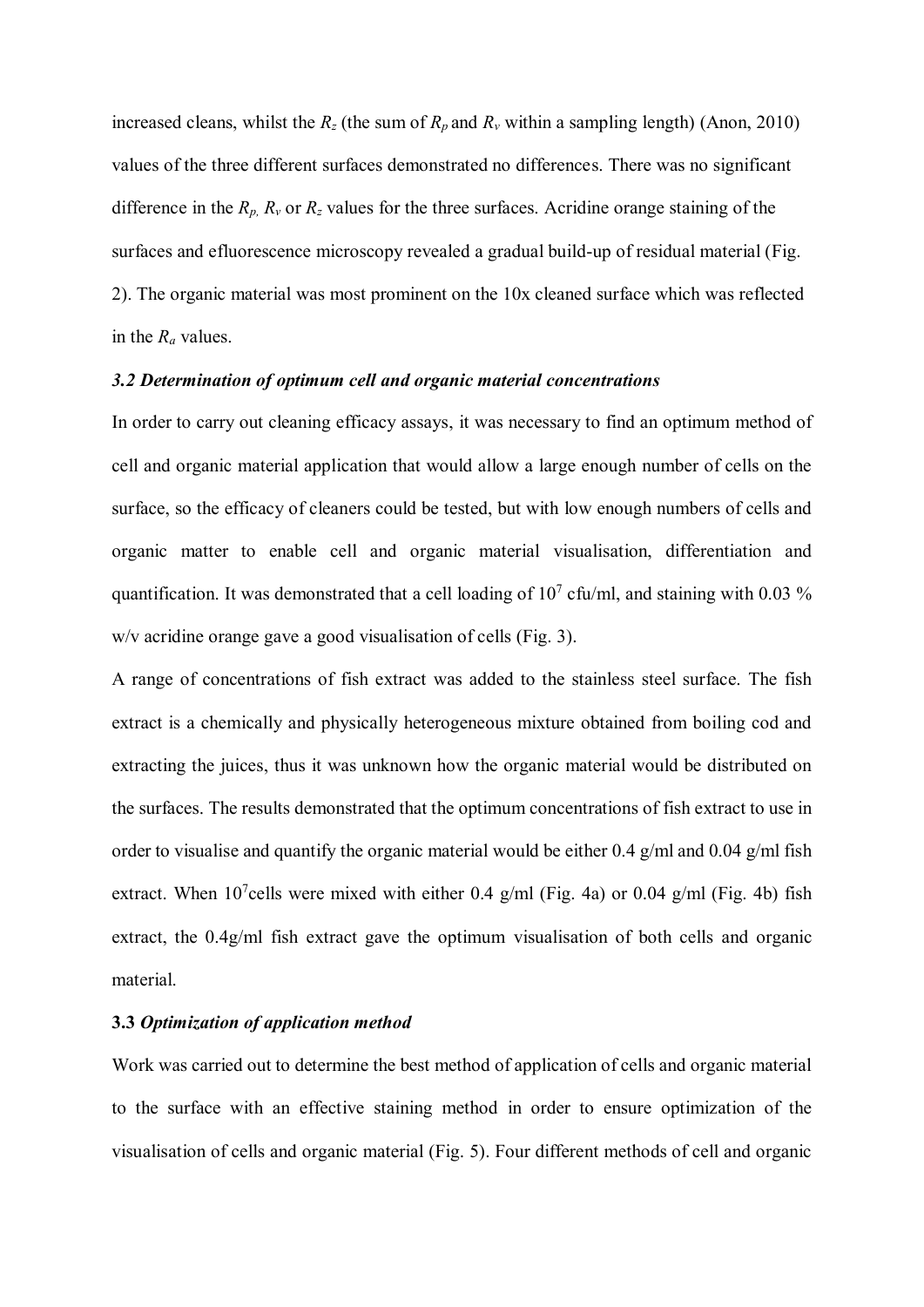material applications were tested; cells, organic material and stain were mixed together before applying them to the substrata and air drying (Assay 1); Organic material was added to the surface and air dried, then the cells were pipetted cells on top of the organic material air dried, stained, washed, air dried again (Assay 2). Assay 3 was as assay 2, except the cells were added to substratum before the organic material and finally in assay 4 the organic material and cells were mixed together and air dried onto the surface, stained, washed and air dried again. The retention of cells and organic material in assay 4 was the most likely situation to occur *in situ.* The optimum application and staining method was assay 1 (mixed the cells, organic material and stain together before applying them to the substrata and air drying) or 4 (the organic material and cells were mixed together and air dried onto the surface, stained, washed and air dried again) (Fig. 5 a and d). Both the fish extract and the cells could be quantified using these methods of application. Work in our laboratories using BSA and *L. monocytogenes* (data not shown) had also demonstrated that assay 4 gave the best differentiation between the cells and the organic material. Thus, this method was used in subsequent fouling and cleaning assays.

#### *3.4 Cleaning methods*

Fish extract and *L. monocytogenes* Scott A and fish extract and *L. monocytogenes* N53-1 were applied to a stainless steel surface, and cleaned using a spray method (Fig. 6a-d) or a spray method followed by wiping (Fig 7a-d). In the presence of the sodium hypochlorite cleaner, differential staining of cells and organic material using acridine orange was difficult, as both cells and organic materials became orange under the microscope. However, cells could be enumerated using this method as they were bright (Fig. 6a), whereas the organic material was dull in colour (Fig. 6c). The results found that although spraying (Fig. 6) or spraying followed by wiping (Fig. 7) removed cells from the surfaces, organic material remained. The pattern of the organic material retained on the surfaces was different following the different cleaning methods. Following the spray clean, the organic material was spread across the surfaces (Fig.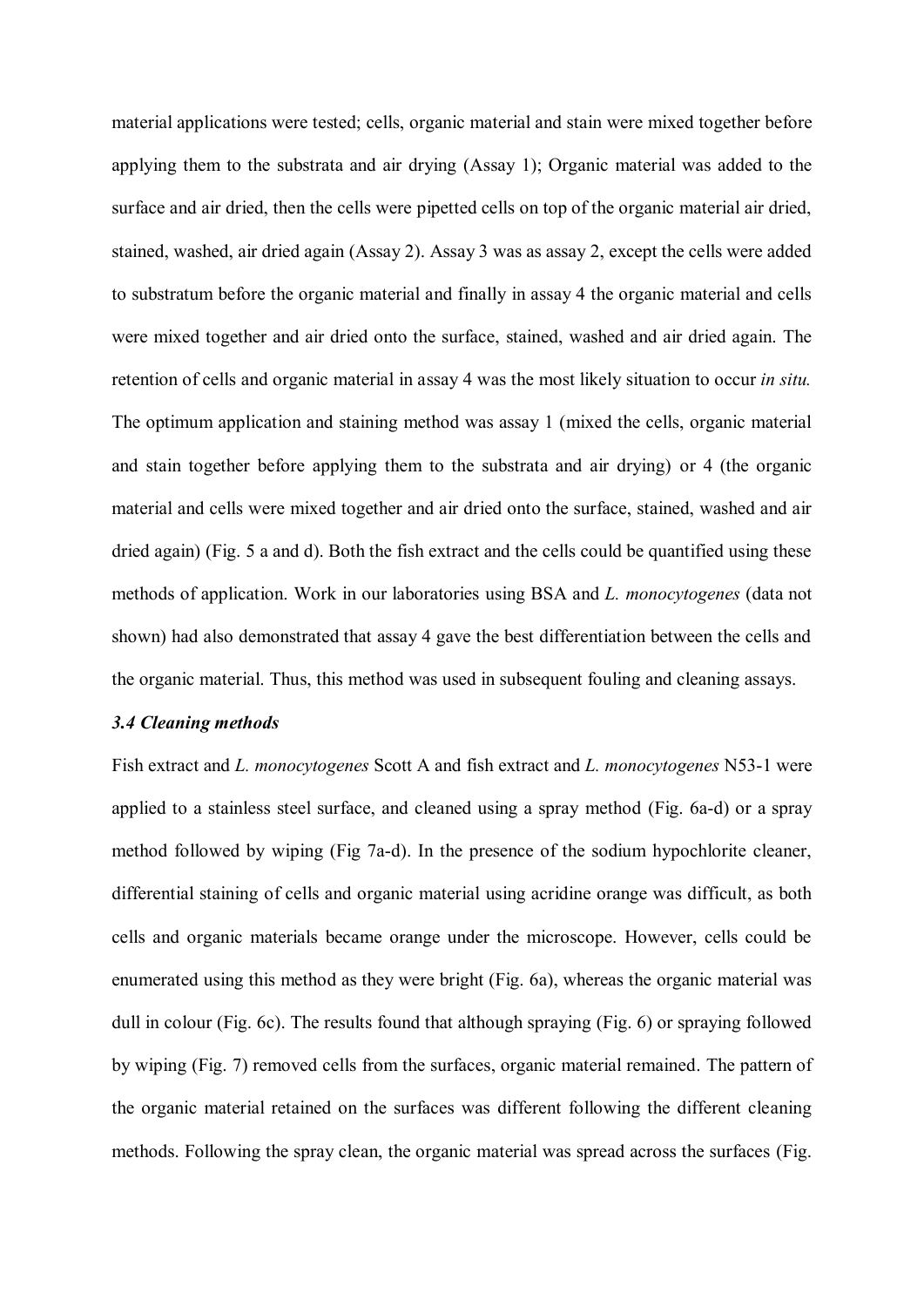6) whereas the mechanical action of the wipe pushed the organic material into the grain boundaries of the stainless steel (Fig. 7).

Following percentage coverage results of the retained material, it was found that in the presence of the two different strains, similar trends in organic material retention occurred following the increased spray or the spray with wipe cleaning assays. Following the spray clean, the 5x clean retained the most organic material followed by the  $15x > 10x > 0x$  cleans. For the spray with wipe clean, the retention of organic material was also greatest on the 5x, followed by 10  $x >$ 15x > then the 0x clean. The different cleans produced different organic material patterns. For *L. monocytogenes* ScottA the only significant difference observed ( $p \le 0.05$ ) in conditioning film retention between the spray or spray and wipe clean was for the 15 x clean (Fig. 8). For *L. monocytogenes* N53-1 there was a significant difference observed ( $p \le 0.05$ ) in the retained conditioning film for the 0x and 10 x cleans.

Viable cells were only recovered prior to exposure to the cleaning agent (0 cleans), but given that  $10^7$  cells were added to the surface, only between  $3.2 \times 10^1$  (*L. monocytogenes* Scott A) and  $7.0 \times 10^{1}$  (*L. monocytogenes* N53-1) were recovered from the surfaces following the spray clean and 3.2 x  $10^2$  (*L. monocytogenes* Scott A) and 3.1 x  $10^2$  (*L. monocytogenes* N53-1) following the spray and wipe clean. When comparing the two *L. monocytogenes* strains, there was no significant difference in the cell numbers removed from the surfaces  $(p > 0.05)$  (data not shown).

#### **4.0 Discussion**

*L. monocytogenes* is a known potential pathogen that has been shown to persist in the fish industry. Since surfaces in the food industry will be fouled with both microbial cells and organic material, fish extract was used in these assays.

*4.1 The condition of the surfaces following 10x, 20x and 30x autoclave cleaning assays*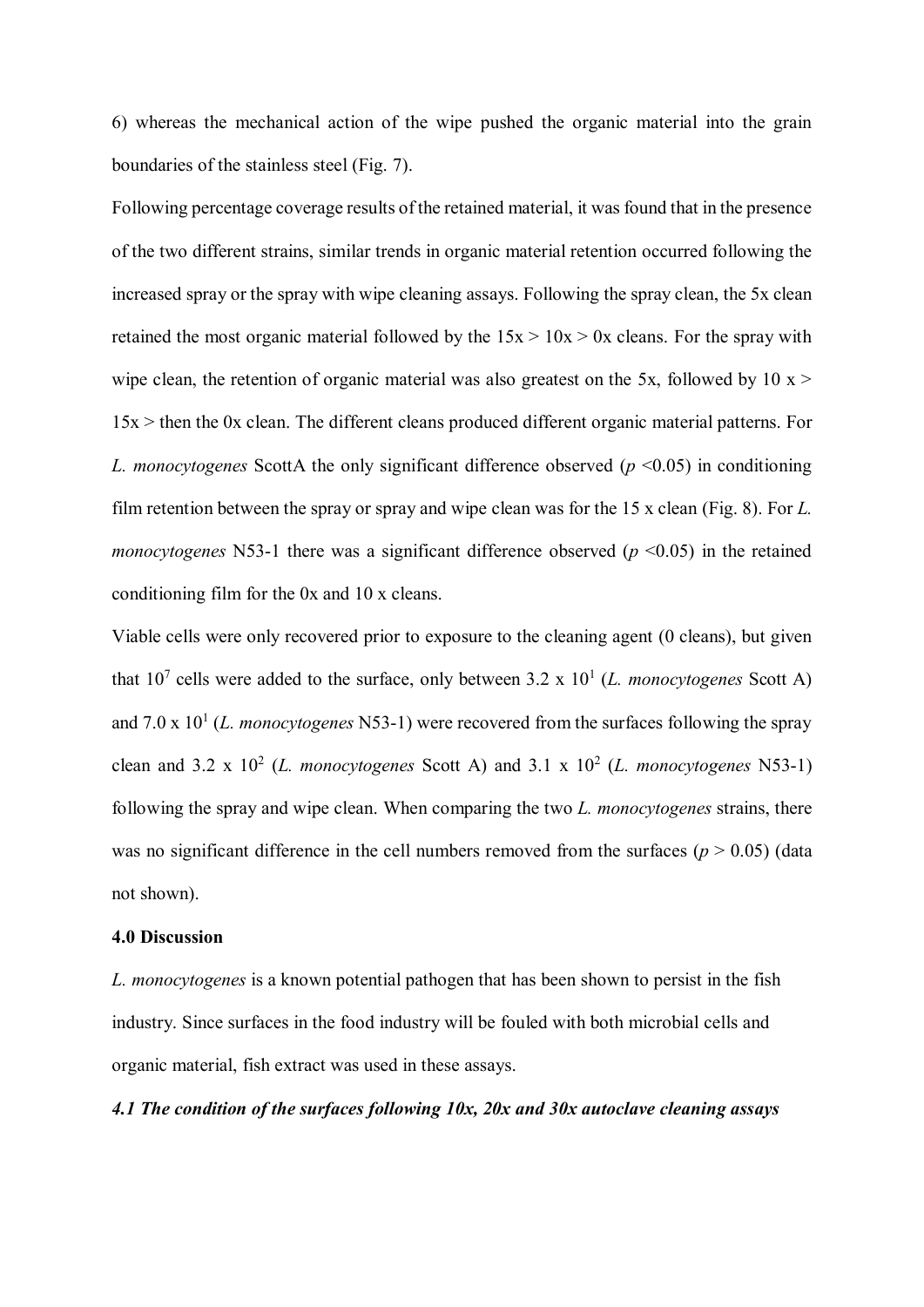The surface properties of the stainless steel changed immediately after one clean, whereby the unused surfaces became more wettable. This is important since work by others has shown that results in relation to adhesion force tend to suggest that at least for hydrophobic bacteria, adhesion is greater on hydrophobic materials (Midlet and Carpentier, 2002; Boulange-Petermann et al., 2006; Jullien et al., 2008). Thus, it might be suggested that a change in surface wettability due to organic material retention may affect trends in initial cell attachment to a surface.

Most cleaning procedures remove gross organic material, but there is concern regarding organic material that is retained on surfaces, especially in surface features (Briandet et al., 2001; Whitehead and Verran, 2007). The condition of the surfaces following 10x, 20x and 30x autoclave cleaning assays demonstrated that there was a build-up of organic material on the surfaces with increased cleans even when none was added. In-use surfaces subject to wear may well present surface features that will hamper the removal of cells by swabbing and cleaning and thence confound interpretation of data (Whitehead and Verran, 2006).

#### *4.2 Determination of optimum cell and organic material concentrations*

Different strains of *L. monocytogenes* (Scott A and N53-1) were stained with acridine orange demonstrating the staining, presence and distribution of cells on the surface. A cell loading of 10<sup>7</sup> cfu/ml, and staining with 0.03 % w/v acridine orange gave a good visualisation of both live and dead cells.

A range of concentrations of fish extract was added to the stainless steel surface in order to enable visualisation of both the cells and the organic materials before the cleaning assays. The results from this work demonstrated that the optimum concentration fish extract for use in these assays was 0.4 g/ml.

#### *4.3 Optimization of application method*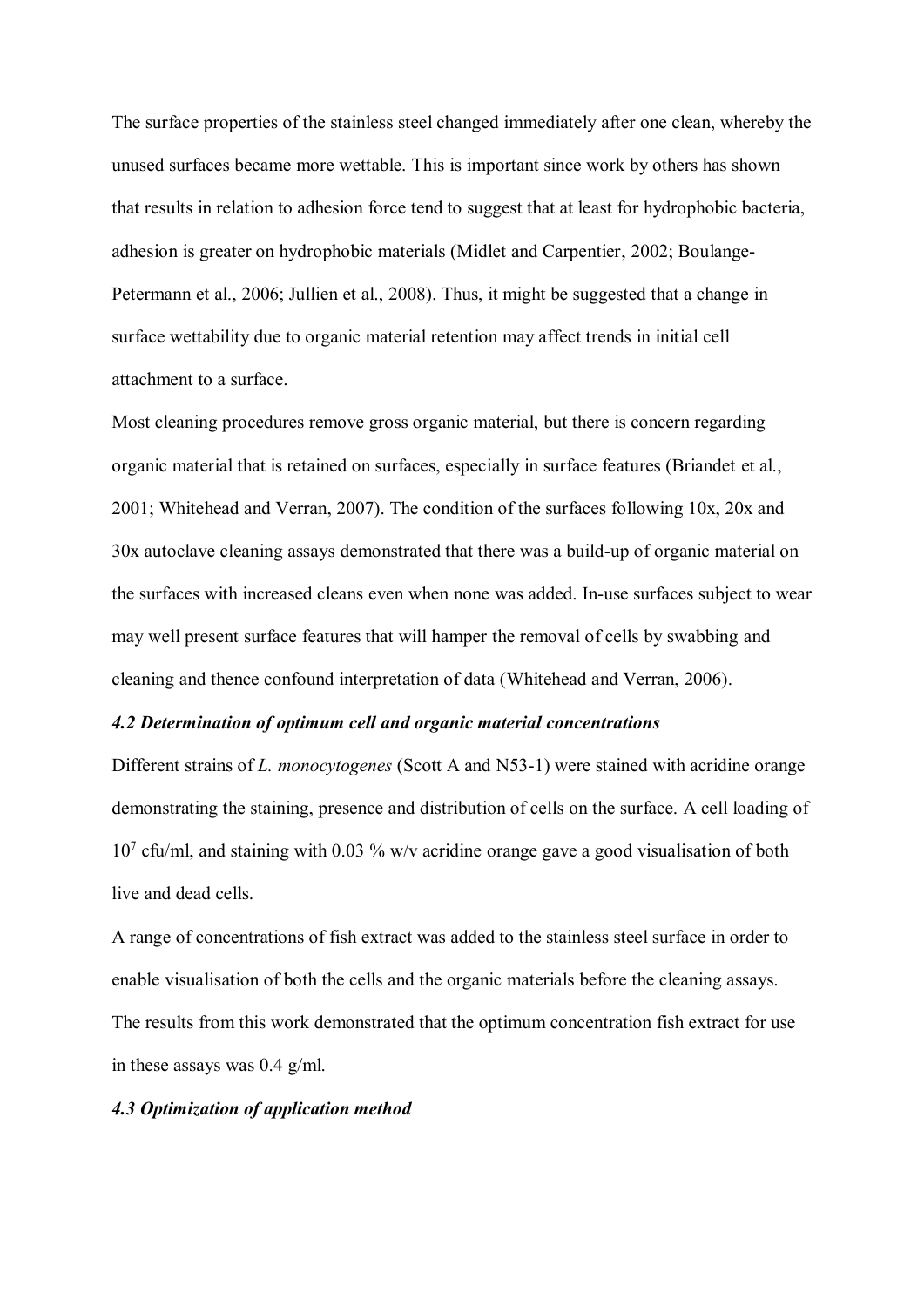The optimum method of cell and organic material application to the substratum that gave the best visualisation of cells and organic material for subsequent cleaning assays was obtained when the cells and organic material were mixed together, dried onto the surface and then stained. Others have also demonstrated the importance of correct setting up of microbiological assays (Gram et al., 2007).

# *4.4 Cleaning methods*

Viable cells were only recovered prior to exposure to NaOCl in low numbers. More cells were recovered from the surfaces following the spray and wipe clean than the spray clean alone. The results demonstrated that in the presence of the sodium hypochlorite cleaner, differential staining of both the organic material and cells using acridine orange was more difficult and the viability of the cells could not be determined.

The results demonstrated that the methods of cleaning resulted in cell removal, and in differences in organic material distribution on the surfaces. Following the spray clean, organic material was distributed across the surfaces. The mechanical action of the wipe clean pushed the organic material into the grain boundaries where it was retained. Following percentage coverage results of the retained material neither cleaning method was better at removing the retained material. There was no difference in the numbers of cells removed for the different *L. monocytogenes* strains.

## *4.5 Difficulties in selecting methodologies*

With high numbers of microorganisms potentially present on surfaces, accurate methods for enumeration are essential. It is highly likely that in the food engineering plant, microorganisms will be present on the surface alongside organic material. There are a number of methods used to evaluate the number of cells retained on a surface following surface fouling, or cleaning and disinfection procedures. However, traditional methods for the detection of cells on surfaces have indicated that they may not be reliable (Gomez et al.,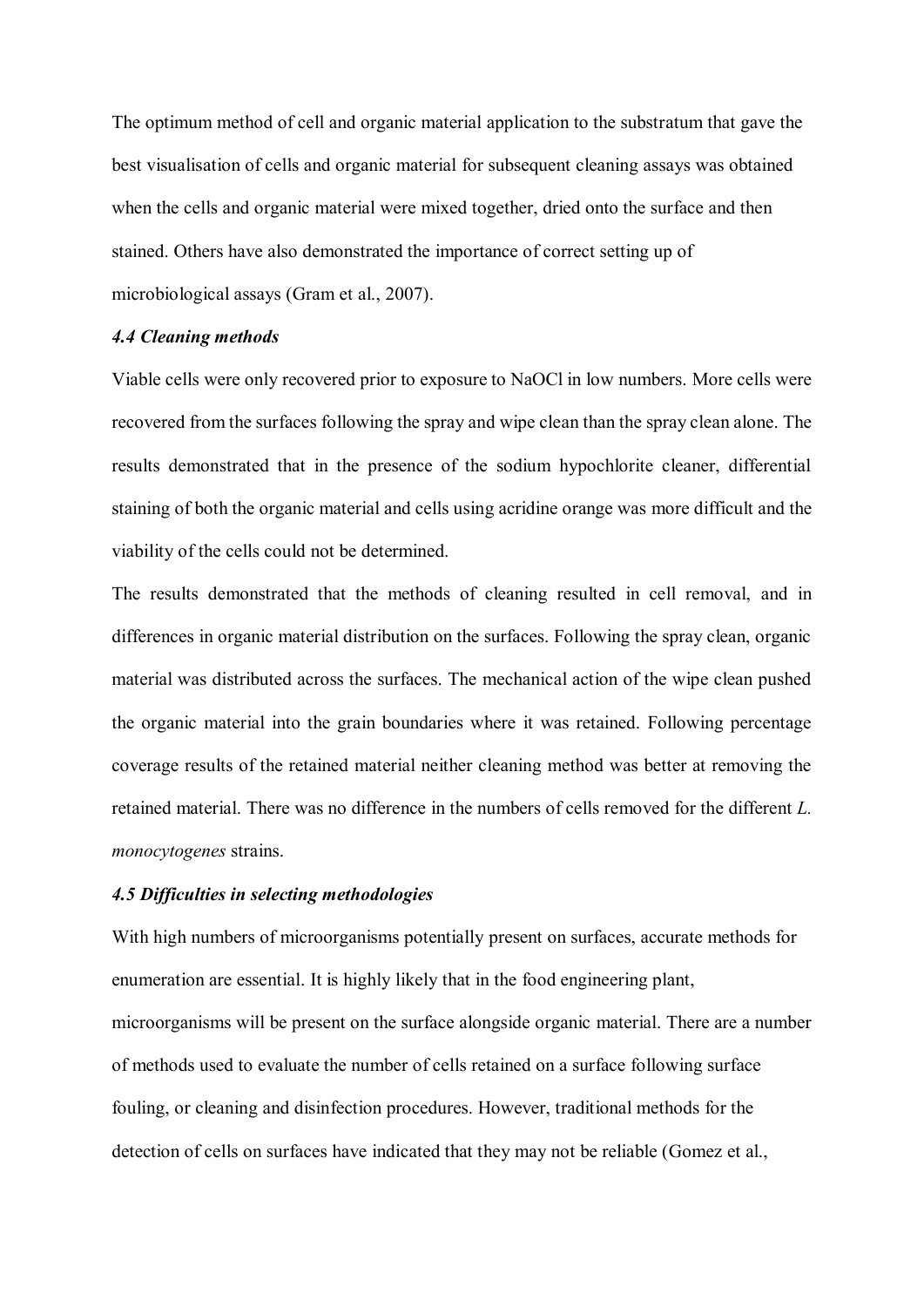2012). Recommended standards such as EN1276 specifies a test method and the minimum requirements for bactericidal activity of chemical disinfectant and antiseptic products. The standard states that the product shall demonstrate at least a 5 decimal log reduction, and that simulated clean conditions require a 0.3 g/l bovine albumin solution, or simulated dirty conditions require 3 g/l .bovine albumin solution (Anon, 2009). Although the method advised in the BS EN 1276 standard where not followed in this work our method did demonstrate some similarities. This work neutralised the cleaning solution following cleaning in order to maximise cell recovery. Our work also used a greater loading of fish extract than was recommended in the standard, but this was necessary in order to visualise the material using epifluorescence microscopy. Thus, these findings are valid for a dirty material. Direct epifluorescence microscopy enables visualisation of contamination on the surface, and estimation of cell coverage. Imaging cells *in situ* has a significant advantage over culture, since results are immediate, a true representation of numbers of cells present is obtained, and organic material can also be visualised, and quantitatively assessed (Whitehead et al., 2009b). However, the limitations of this method encompass accessibility of equipment and expertise to industry, and the microscopic scale at which data are acquired thus necessitating large numbers of replicate samples and a confidence that the entire surface of concern is adequately represented.

## **5.0 Conclusions**

This paper describes the development of a method to ensure the optimum application of cells and organic material onto a surface, in order to determine cleaning efficacy assays and also produce quantitative analysis of the residual organic material (fish extract) and *L. monocytogenes* cells. The optimum method for applying the cells and organic material to substrata occurred when the cells and organic material were mixed together, dried onto the surface and stained. Cells were generally removed following cleaning but organic material was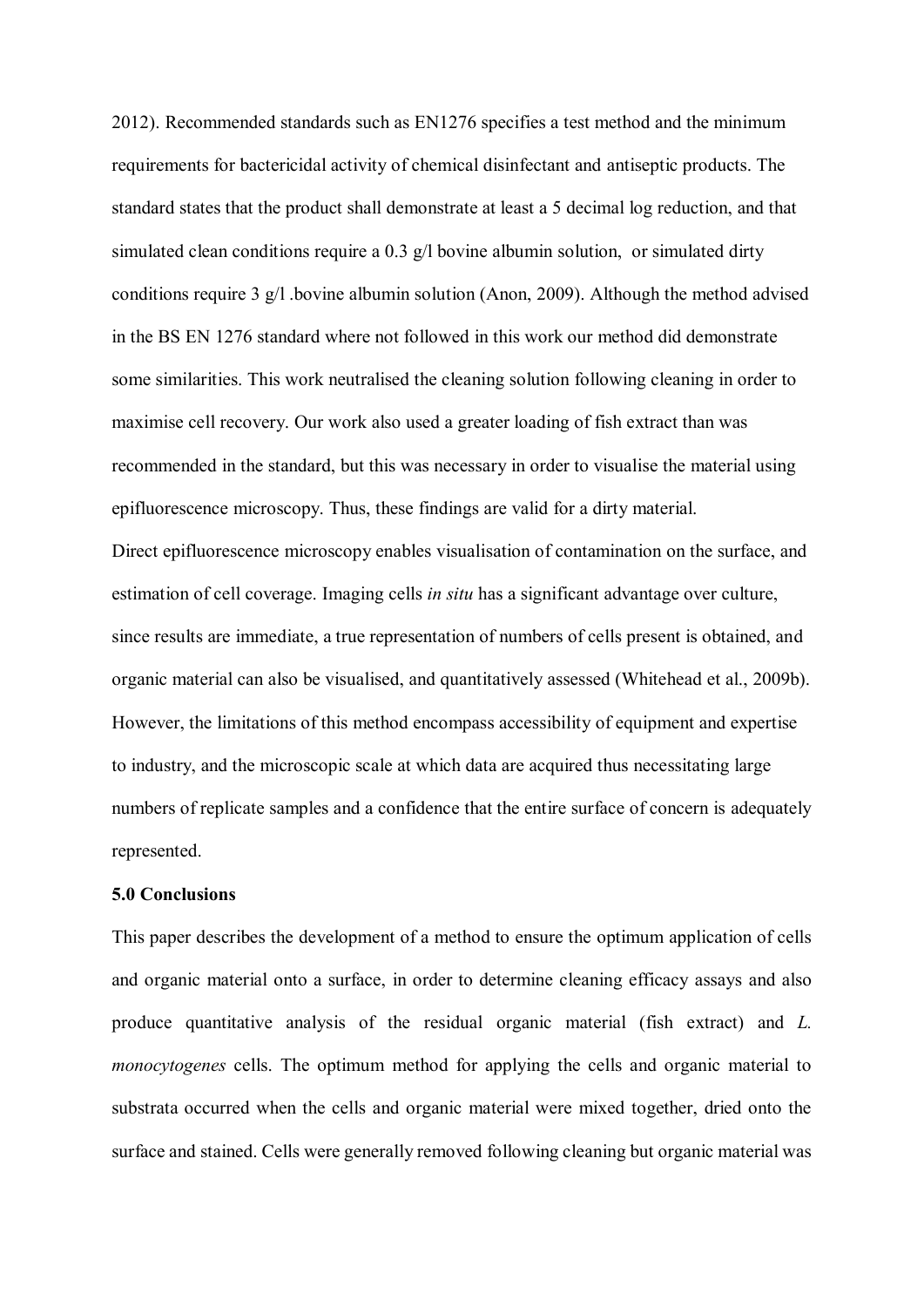not, and the pattern of organic material retained was dependent on the cleaning method used. Neither method was better at removing the retained organic material. In this work, the spray method was the most effective in terms of cell removal. The strain of *L.* monocytogenes used did not affect the results.

## **Acknowledgements**

The authors would like to thank Professor Lone Gram for her help and advice. The research performed has been part of the project FOOD-CT-2005-007081 (PathogenCombat) supported by the European Commission through the Sixth Framework Programme for Research and Development.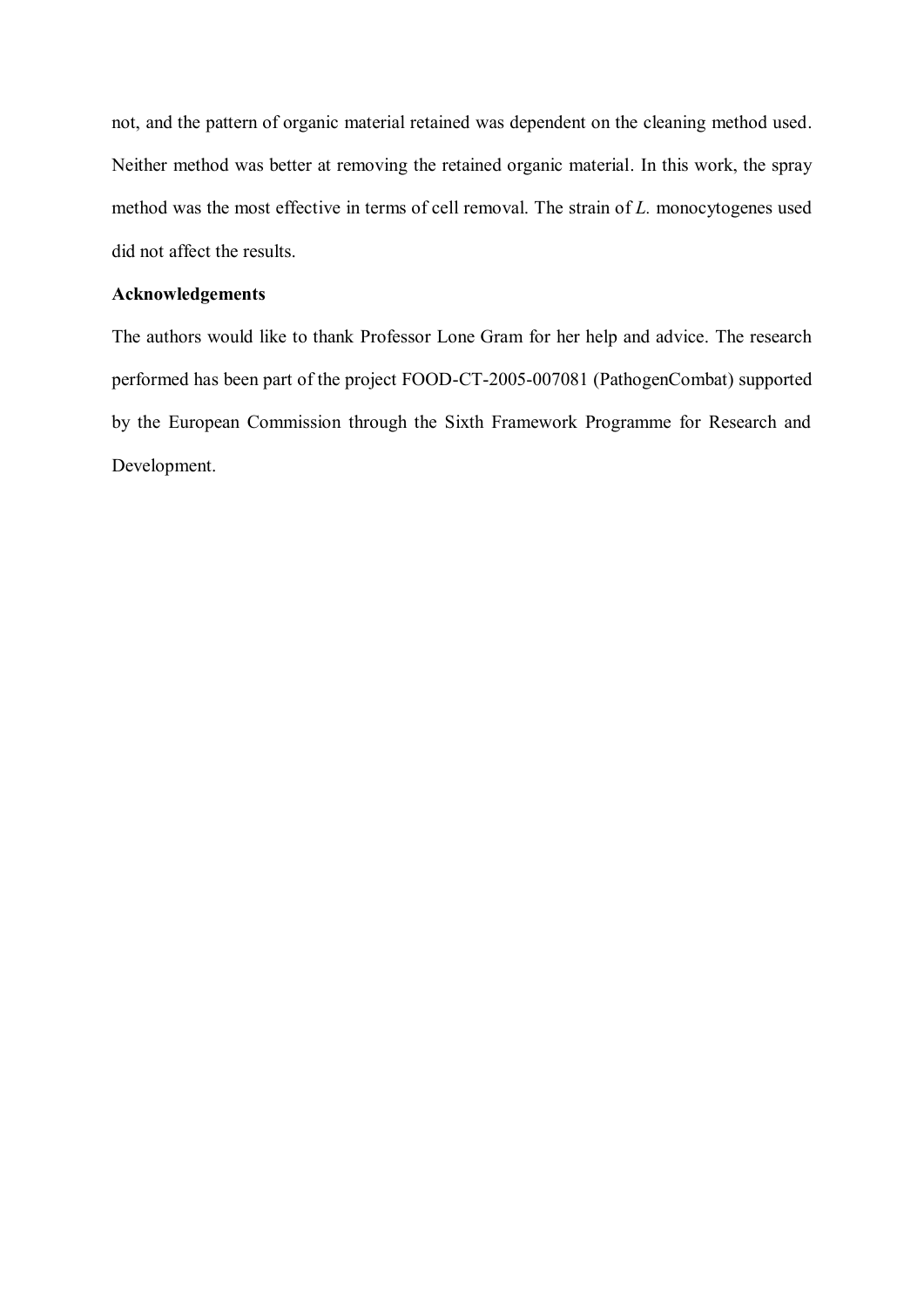#### **References**

Aarnisalo, K., Salo, S., Miettinen, H., Suihko, M.L., Wirtanen, G., Autio, T., Lunden, J., Korkeala, H., Sjoberg, A.M., 2000. Bactericidal efficiencies of commercial disinfectants against *Listeria monocytogenes* on surfaces. J. Food Safety 20, 237-250.

Anonomous, 2010. Assessment of surface texture – Guidance and general information, BS 1134. British Standards Institute, UK.

Anonomous, 2009. Chemical disinfectants and antiseptics — Quantitative suspension test for the evaluation of bactericidal activity of chemical disinfectants and antiseptics used in food, industrial, domestic andinstitutional areas — Test method and requirements (phase 2, step 1). BS EN 1276. British Standards Institute, UK.

Bagge-Ravn, D., Ng, Y., Hjelm, M., Christiansen, J.N., Johansen, C., Gram, L., 2003. The microbial ecology of processing equipment in different fish industries - analysis of the microflora during processing and following cleaning and disinfection. Inter. J. Food Microbiol*.* 87, 239-250.

Bernbom, N., Licht, T.R., Saadbye, P., Vogensen, F.K., Norrung, B., 2006. *Lactobacillus plantarum* inhibits growth of *Listeria monocytogenes* in an *in vitro* continuous flow gut model, but promotes invasion of *L. monocytogenes* in the gut of gnotobiotic rats. Inter. J. Food Microbiol. 108, 10-14.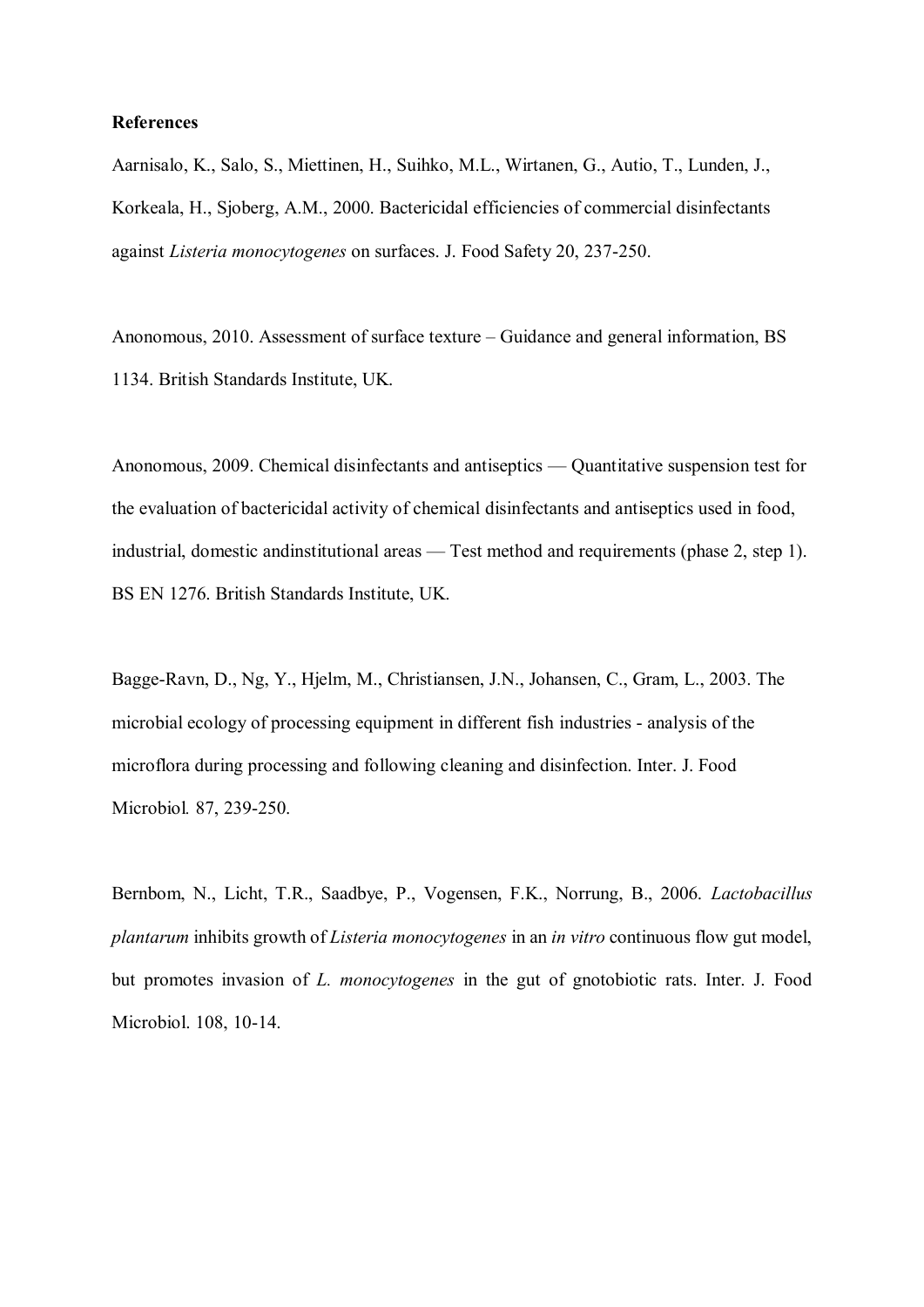Boulange-Petermann, L., Gabet, C., Baroux, B., 2006. Relation between the cleanability of bare or polysiloxane-coated stainless steels and their water contact angle hysteresis. J. Adh. Sci. Tech. 20, 1463-1474.

Briandet, R., Herry, J.M., Bellon-Fontaine, M.N., 2001. Determination of the van der Waals, electron donor and electron acceptor surface tension components of static Gram-positive microbial biofilms. Colloids Surf. B-Biointerfaces 21, 299-310.

da Silva, E.P., De Martinis, E.C., 2013. Current knowledge and perspectives on biofilm formation: the case of *Listeria monocytogenes*. Appl. Microbiol. Biotechnol. 97, 957-968.

Gomez, D., Arino, A., Carraminana, J.J., Rota, C., Yangueela, J., 2012. Comparison of sampling procedures for recovery of *Listeria monocytogenes* from stainless steel food contact surfaces. J. Food Protection 75, 1077-1082.

Gram, L., Bagge-Ravn, D., Ng, Y.Y., Gymoese, P., Vogel, B.F., 2007. Influence of food soiling matrix on cleaning and disinfection efficiency on surface attached *Listeria monocytogenes*. Food Control 18, 1165-1171.

Herrera, J.J.R., Cabo, M.L., Gonzalez, A., Pazos, I., Pastoriza, L., 2007. Adhesion and detachment kinetics of several strains of *Staphylococcus aureus* subsp aureus under three different experimental conditions. Food Microbiol. 24, 585-591.

Jullien, C., Benezech, T., Le Gentil, C., Boulange-Petermann, L., Dubois P.E., Tissier, J.P., Traisnel, M., Faille, C., 2008: Physico-chemical and hygienic property modifications of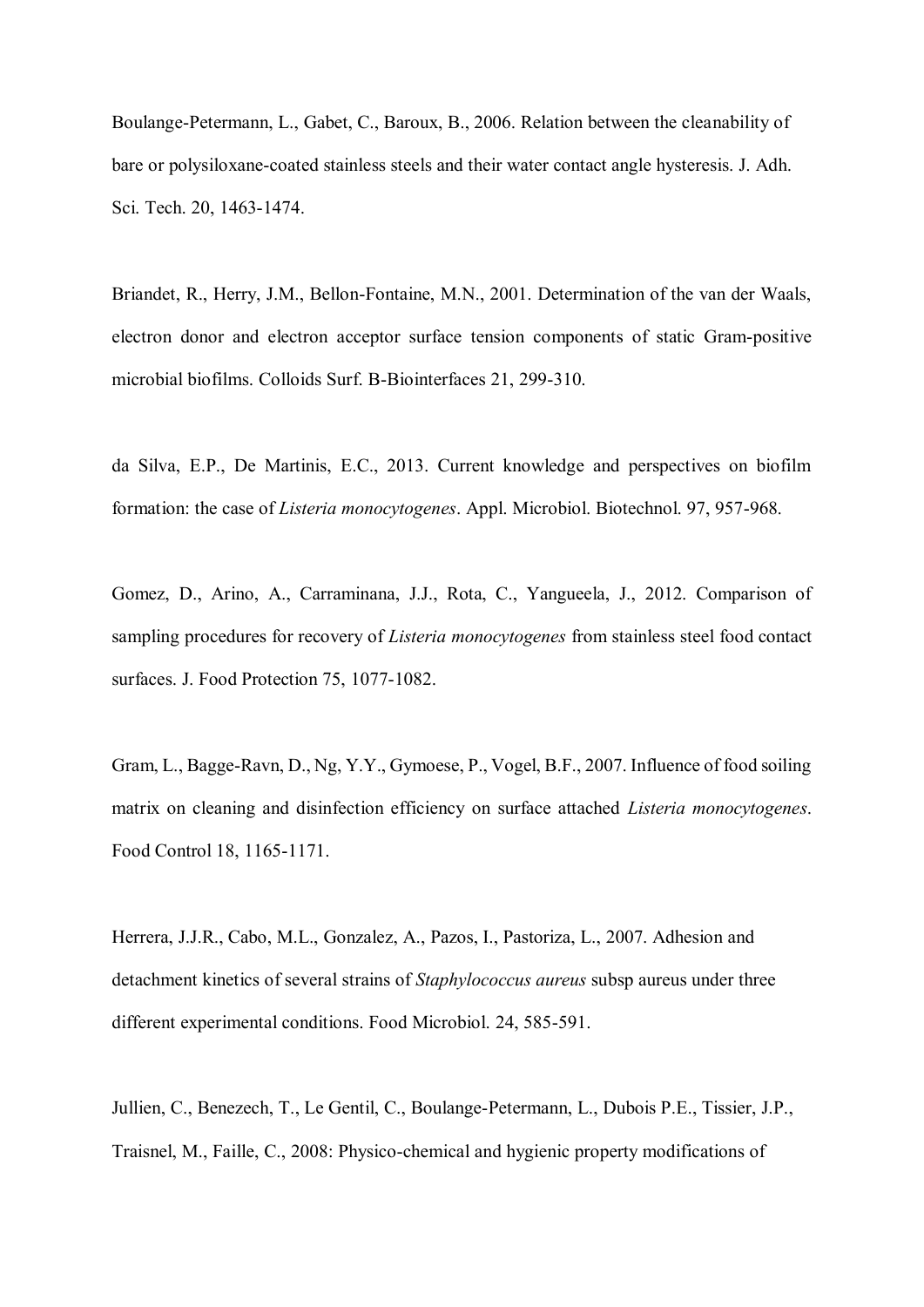stainless steel surfaces induced by conditioning with food and detergent. Biofouling 24, 163- 172.

Kumar, C.G., Arand, S.K., 1998. Significance of microbial biofilms in food industry: a review. Inter. J. Food Microbiol. 42, 9-27.

Lomander, A., Schreuders, P., Russek-Cohen, E., Ali, L., 2004. Evaluation of chlorines' impact on biofilms on scratched stainless steel surfaces. Bioresource Technol. 94, 275-283.

Mead, P.S., Slutsker, L., Dietz, V., McCaig, L.F., Bresee, J.S., Shapiro, C., Griffin, P.M., Tauxe, R.V., 1999. Food-related illness and death in the United States. Emerging Infectious Diseases 5, 607-625.

Midelet, G., Carpentier, B., 2002. Transfer of microorganisms, including *Listeria monocytogenes*, from various materials to beef. Appl. Environ. Microbiol. 68, 4015-4024.

Pillai, S., Arpanaei, A., Meyer, R.L., Birkedal, V., Gram, L., Besenbacher, F., P., K., 2009. Preventing protein adsorption from a range of surfaces using an aqueous fish protein extract. Biomacromolecules 10, 2759-2766.

Schwach, T.S., Zottola, E.A., 1984. Scanning Electron-Microscopic study on some effects of sodium-hypochlorite on attachment of bacteria to stainless steel. J. Food Protection 47, 756- 759.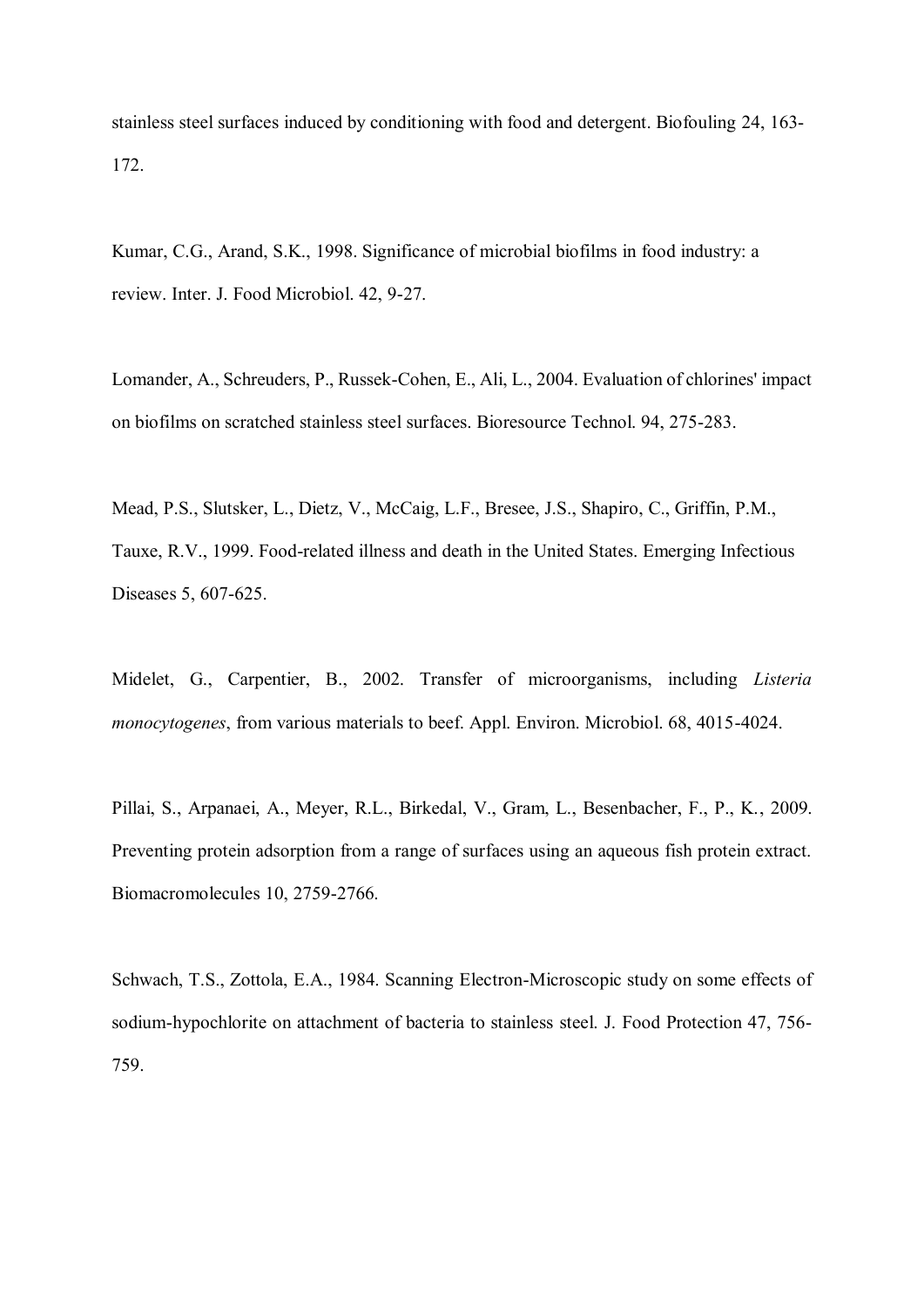Speers, J.G.S., Gilmour, A., 1985. The influence of milk and milk components on the attachment of bacteria to farm dairy equipment surfaces. J. Appl. Bacteriol. 59, 325-332.

Vogel, B.F., Huss, H.H., Ojeniyi, B., Ahrens, P., Gram, L., 2001. Elucidation of *Listeria monocytogenes* contamination routes in cold-smoked salmon processing plants detected by DNA-based typing methods. Appl. Environ. Microbiol. 67, 2586-2595.

Whitehead, K.A., Verran, J., 2006. The effect of surface topography on the retention of microorganisms. Food Bioproducts Processing 84, 253-259.

Whitehead, K. A., Verran, J., 2007. The effect of application method on the retention of *Pseudomonas aeruginosa* on stainless steel, and titanium coated stainless steel of differing topographies. *Inter. Biodeterioration Biodegradation* 60, 74-80.

Whitehead, K.A., Smith, L.A., Verran, J., 2008. The detection of food soils and cells on stainless steel using industrial methods: UV illumination and ATP bioluminescence. Inter. J. Food Microbiol. 127, 121-128.

Whitehead, K.A., Benson, P., Smith, L.A., Verran, J., 2009a. The use of physicochemical methods to detect organic food soils on stainless steel surfaces. Biofouling 25, 749-756.

Whitehead, K.A., Benson, P., Verran, J., 2009b. Differential fluorescent staining of *Listeria monocytogenes* and a whey food soil for quantitative analysis of surface hygiene. Inter. J. Food Microbiol. 135**,** 75-80.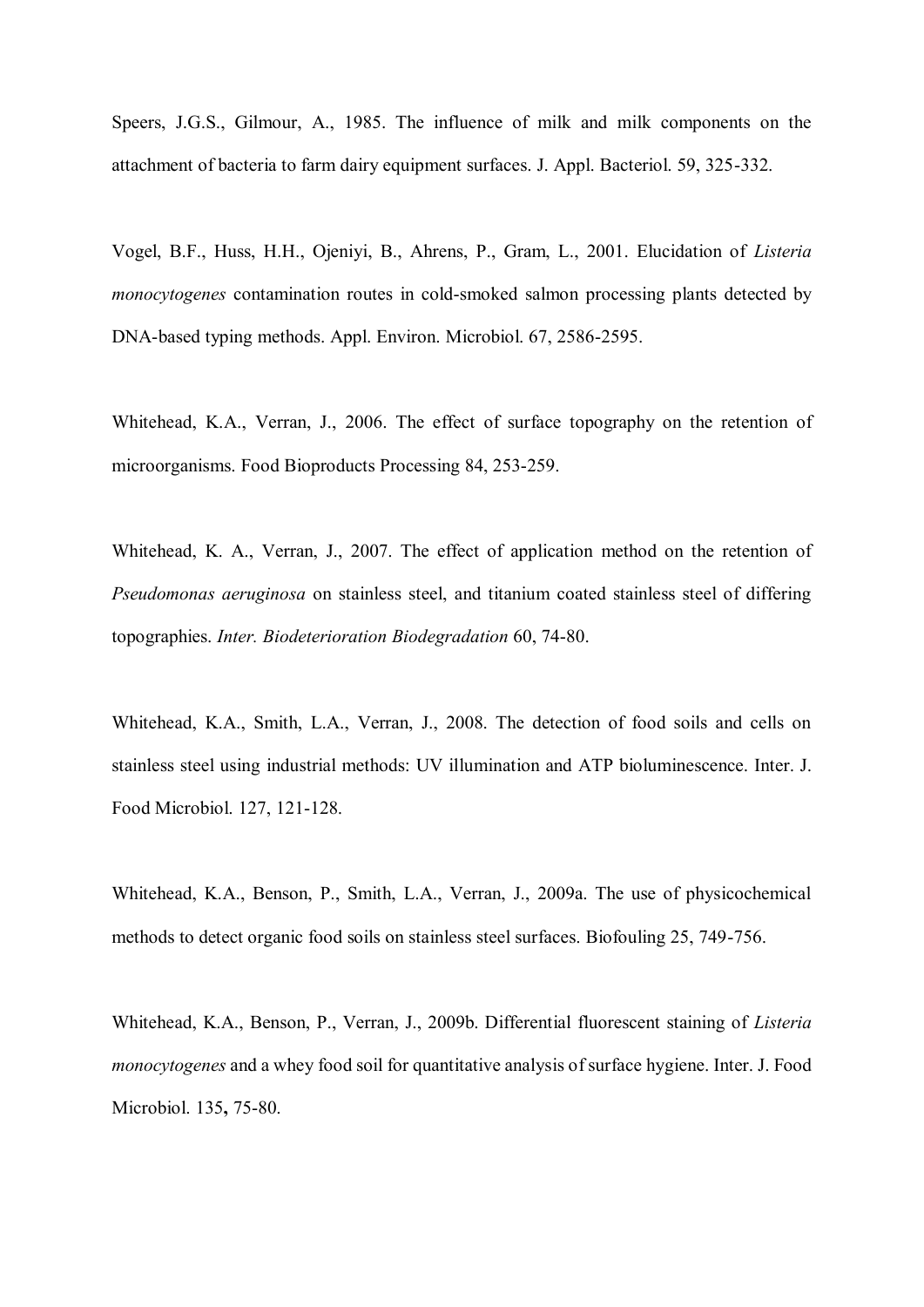Wulff, G., Gram, L., Ahrens, P., Vogel, B.F., 2006. One group of genetically similar *Listeria monocytogenes* strains frequently dominates and persists in several fish slaughter- and smokehouses. Appl. Environ. Microbiol. 72, 4313-4322.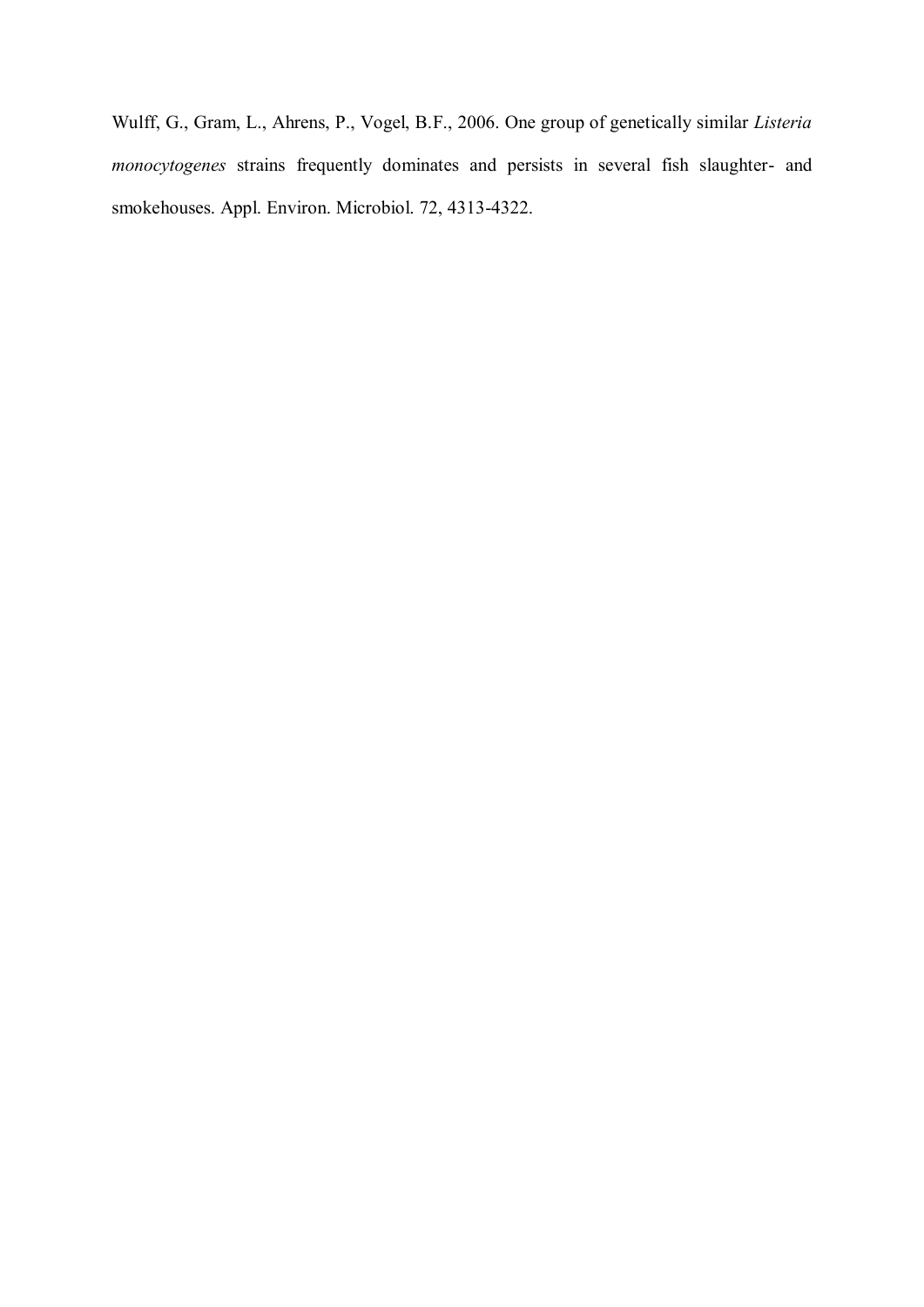



Fig.1 – *R* and wettability values of unused, 10x and 30x autoclaved cleaned 304B stainless steel surfaces demonstrating that there was a change in surface topography measurements, (with the exception of  $R_z$ ) and a decrease in surface wettability with increased cleans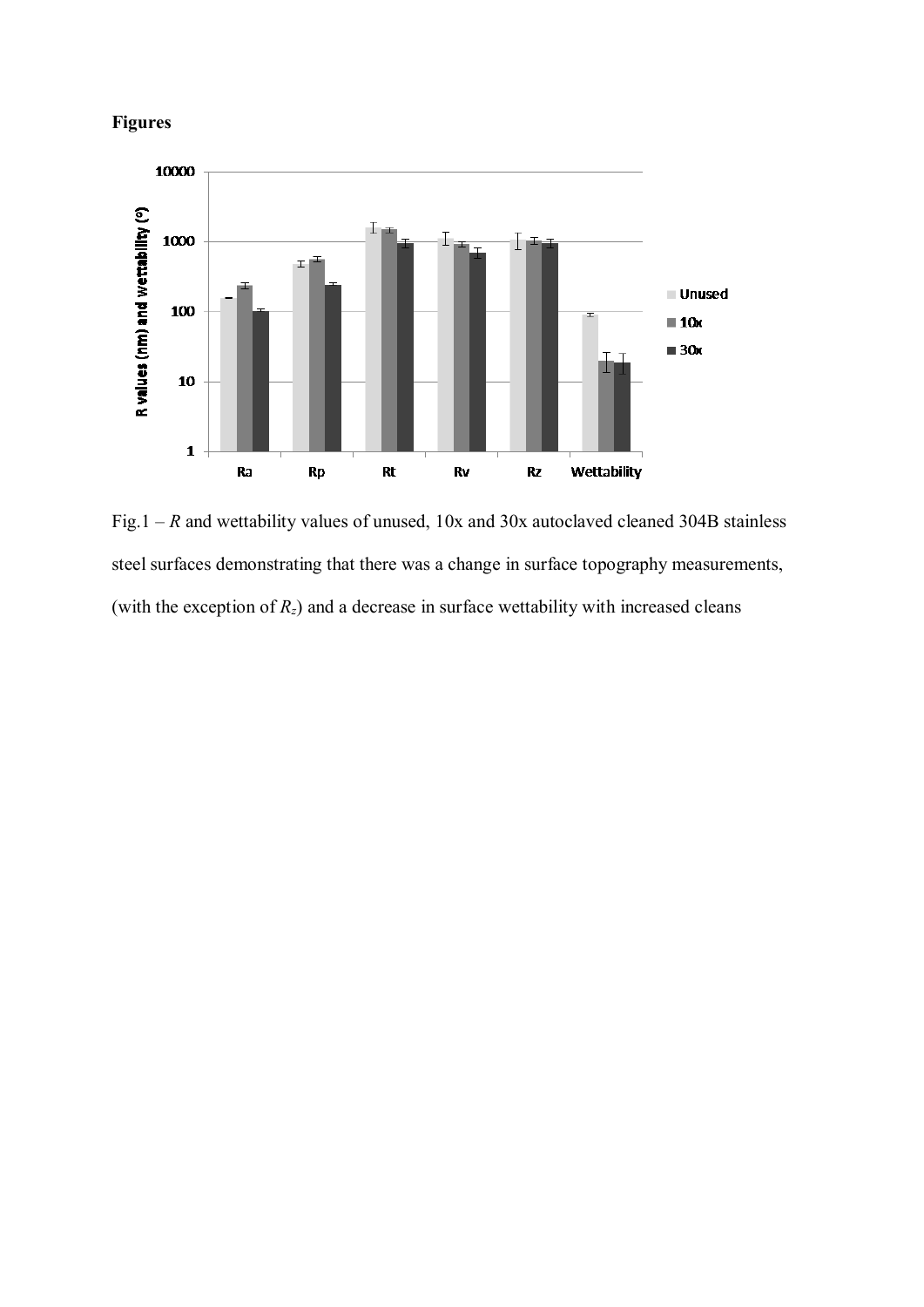

Fig. 2 - Organic material retained on surfaces following autoclave cleaning a) unused b) 10x and c) 30 x cleans demonstrating a change in organic material retention with increased cleans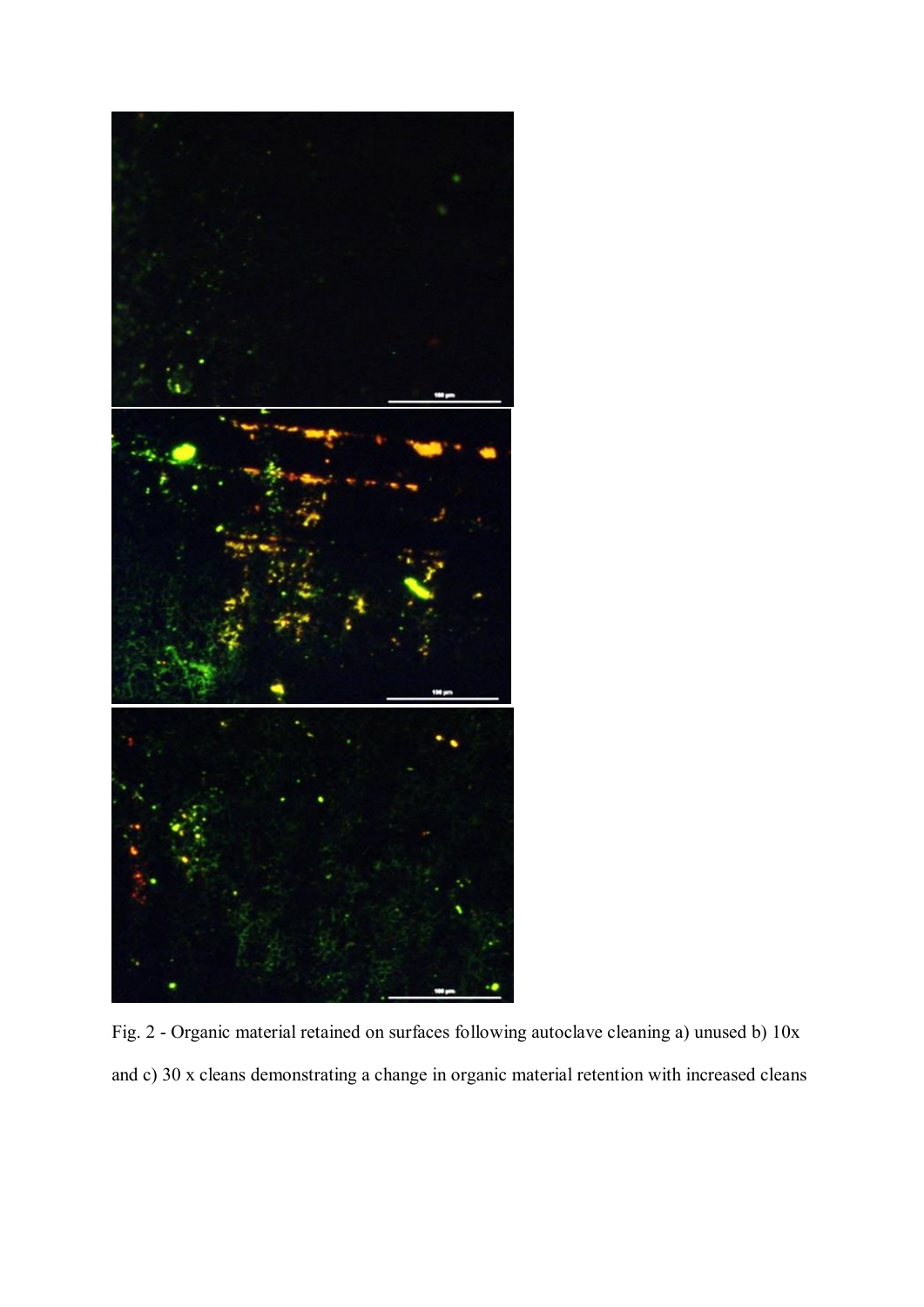

Fig. 3 - *L. monocytogenes* Scott A stained with 0.03 % w/v acridine orange demonstrating the presence of both viable (green) and non-viable (red) cells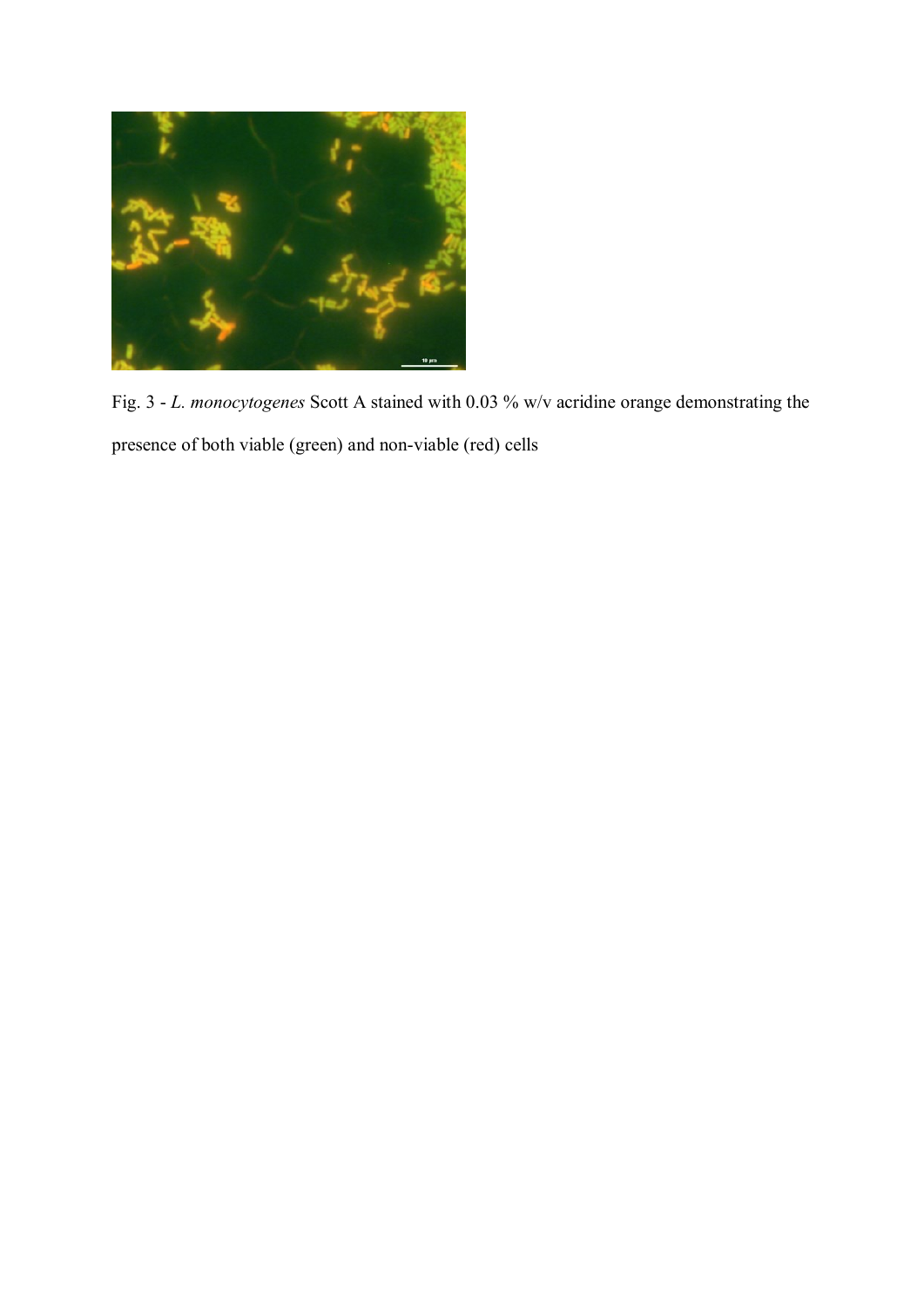

Fig. 4 – Visualisation of percentage coverage of a) 0.4 g ml<sup>-1</sup> fish extract b) 0.04 g ml<sup>-1</sup> fish extract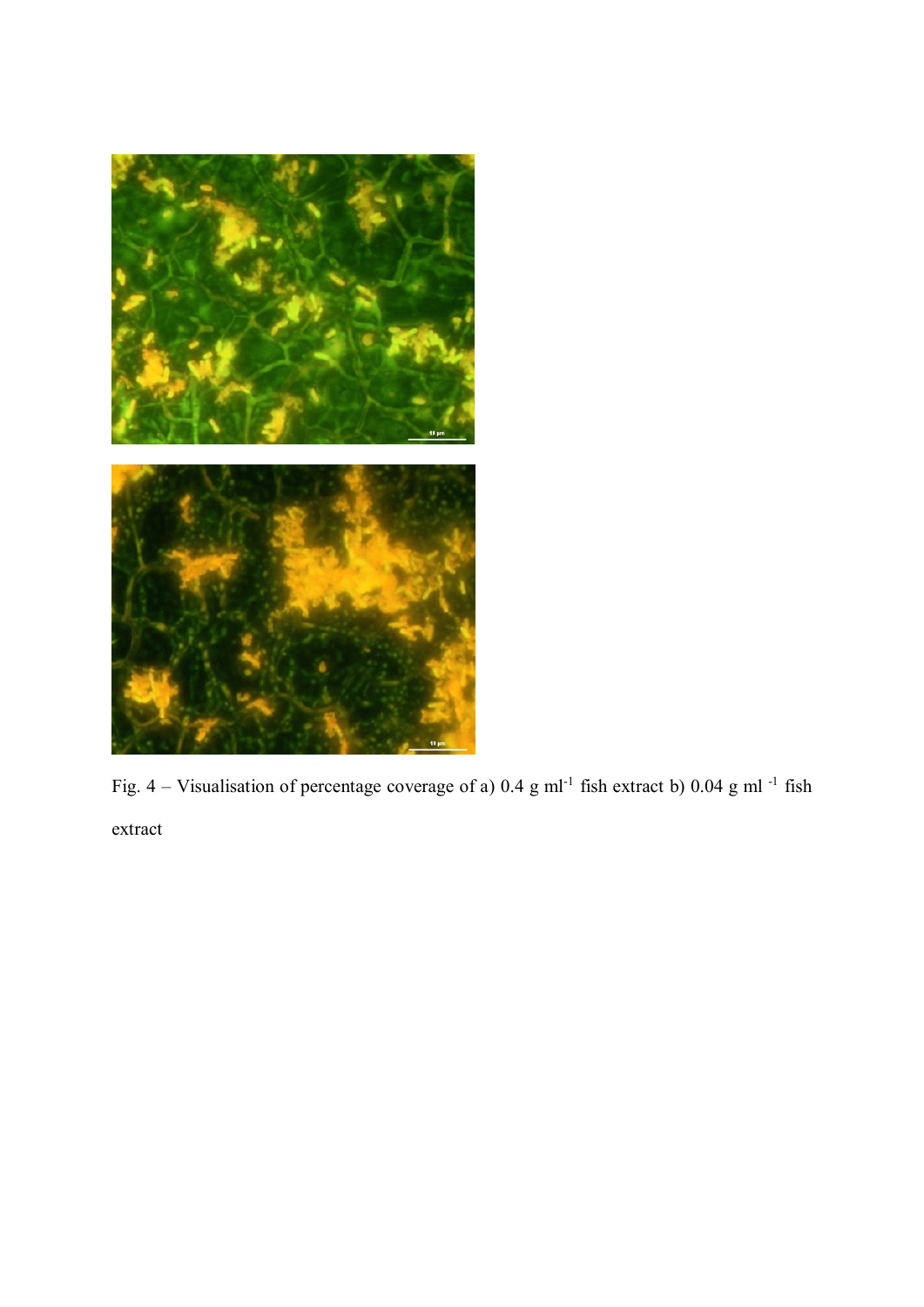

Fig. 5 - *L. monocytogenes* and 0.4g/ml fish extract stained as a) assay 1 b) assay 2 c) assay 3 and d) assay 4 demonstrating that assay 1 (mixed the cells, organic material and stain together before applying them to the substrata and air drying) and assay 4 (the organic material and cells were mixed together and air dried onto the surface, stained washed and air dried again) provided the best application combinations for cell and organic material visualisation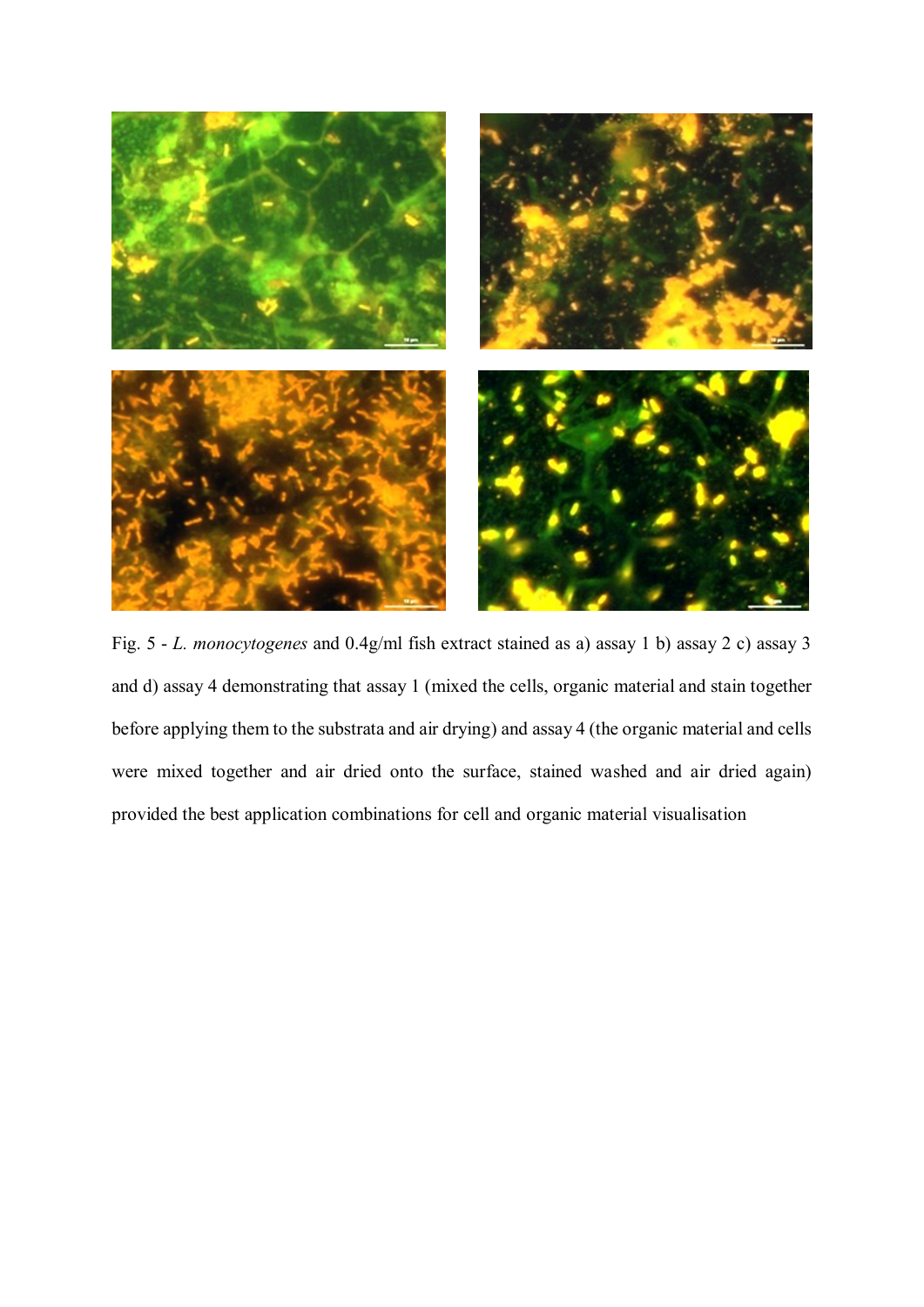

Fig. 6 – Epifluorescence images of *L. monocytogenes* ScottA and fish extract following a spray clean a) 0x, b) 5x, c) 10x and d) 15x demonstrating that although spraying removed cells the organic material was spread across the surfaces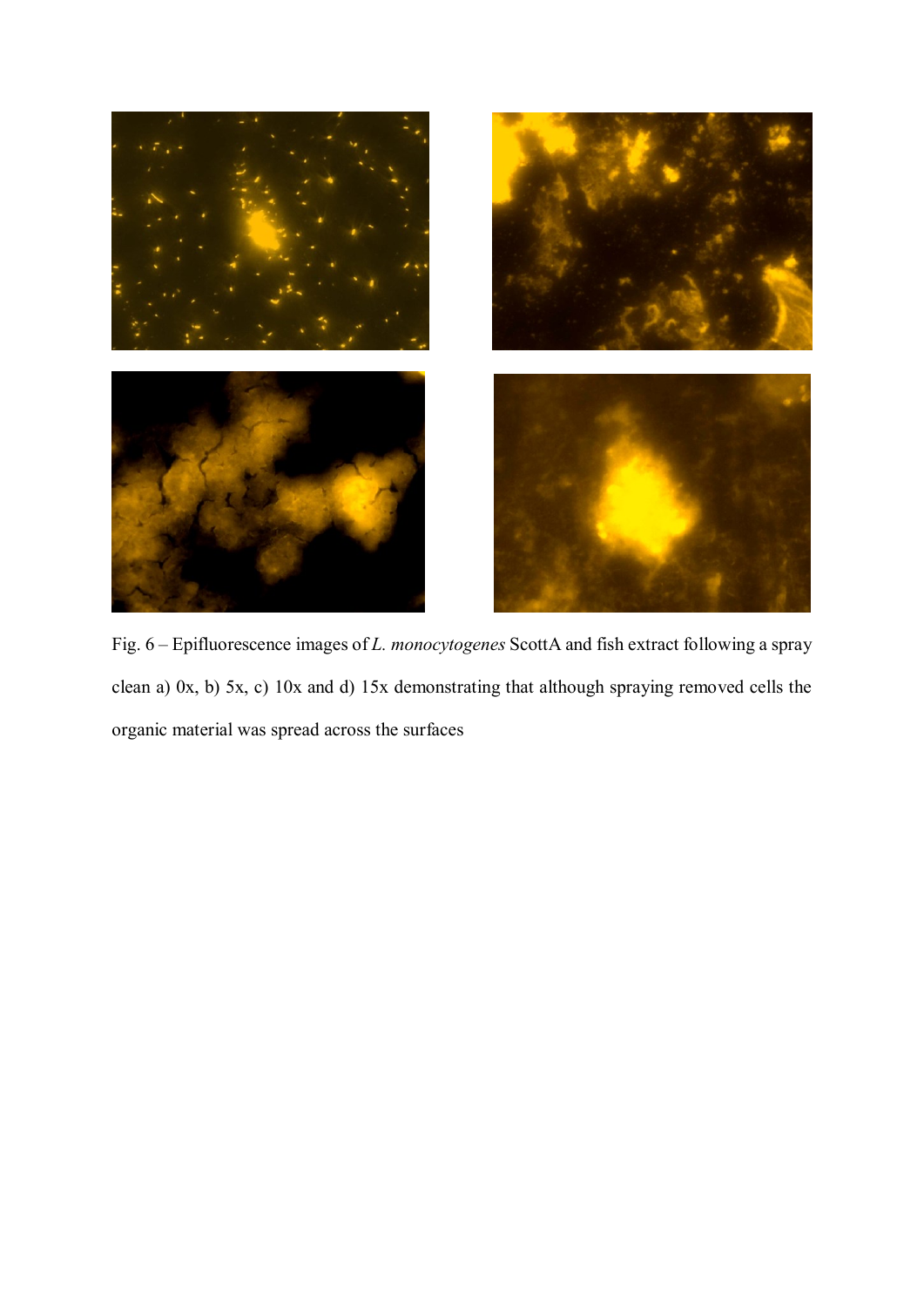

Fig. 7 – Epifluorescence images of *L. monocytogenes* ScottA and fish extract following a spray with wipe clean a) 0x, b) 5x, c) 10x and d) 15x demonstrating that although cells were removed the mechanical action of the wipe pushed the organic material into the grain boundaries of the stainless steel